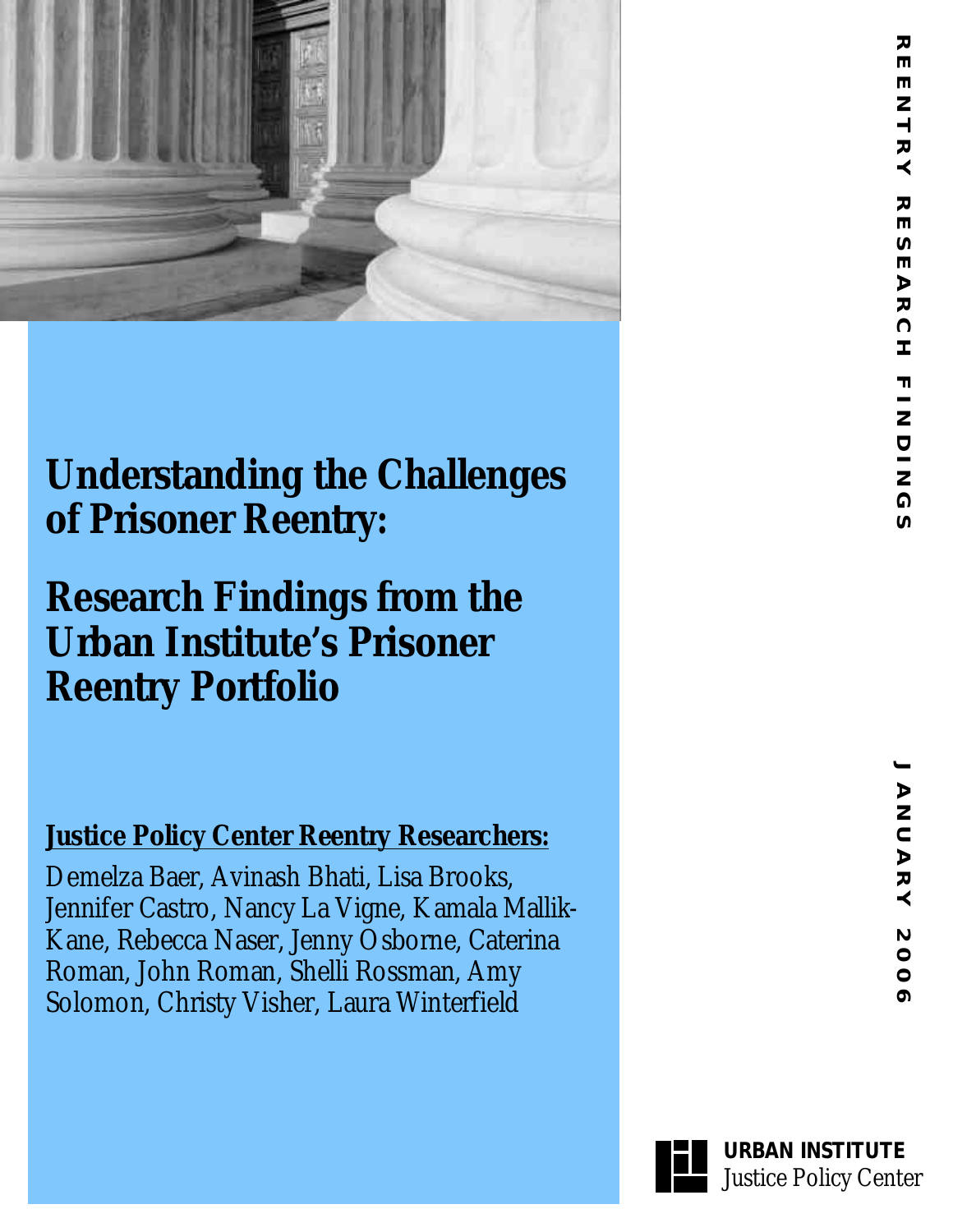#### **Introduction**

The four-fold increase in incarceration rates in America over the past 25 years has had farreaching consequences. In 2003 alone, more than 656,000 state and federal prisoners returned to communities across the country,<sup>1</sup> affecting public safety, public health, economic and community well-being, and family networks. The impact of prisoner reentry is further compounded by the returning jail population with its unique set of challenges and opportunities.

Research in the last decade has begun to measure the effect of reentry on returning prisoners, their families, and communities. Two-thirds of released prisoners are rearrested within three years of release.<sup>2</sup> One and a half million children have a parent in prison.<sup>3</sup> Four million citizens have lost their right to vote.<sup>4</sup> Men and women enter U.S. prisons with limited marketable work experience, low levels of educational or vocational skills, and many health-related issues, ranging from mental health needs to substance abuse histories and high rates of communicable diseases. When they leave prison, these challenges remain and affect neighborhoods, families, and society at large. With limited assistance in their reintegration, former prisoners pose public safety risks to communities, and about half will return to prison for new crimes or parole violations within three years of release.<sup>5</sup> This cycle of removal and return of large numbers of adults, mostly men, is increasingly concentrated in communities often already deprived of resources and ill equipped to meet the challenges this population presents.<sup>6</sup>

In 2000, the Justice Policy Center at the Urban Institute launched an ongoing investment in prisoner reentry research to better understand the pathways of successful reintegration, the social and fiscal costs of current policies, and the impacts of incarceration and reentry on individuals, families, and communities. Over the past six years, the Urban Institute's reentry research portfolio has informed a broad set of policy and practice discussions about the challenges facing former prisoners. The Institute's research includes a range of studies, from rigorous program evaluations to strategic planning partnerships with state and local jurisdictions. More specifically, the Institute's reentry portfolio includes the following:

- **Primary Research.** The Urban Institute's cornerstone study is *Returning Home: Understanding the Challenges of Prisoner Reentry*, a multistate, longitudinal study that documents the pathways of prisoner reintegration, examines what factors contribute to a successful or unsuccessful reentry experience, and identifies how those factors can inform policy. The *Returning Home* study has been implemented in four states, including a pilot study in Maryland and full studies in Illinois, Ohio, and Texas. The goal in each state is to collect information on individuals' life circumstances immediately prior to, during, and up to one year after their release. *Returning Home* documents the challenges of reentry along five dimensions: individual, family, peer, community, and state.
- **Program Evaluations.** A large part of the Urban Institute reentry research portfolio includes evaluations of reentry programs and initiatives. For example, with funding from the National Institute of Justice and in partnership with the Research Triangle Institute (RTI), the Urban Institute is conducting a multiyear comprehensive evaluation of the Serious and Violent Offender Reentry Initiative, a collaborative federal effort to improve reentry outcomes along criminal justice, employment, education, health, and housing dimensions. Urban Institute researchers are also engaged in individual evaluations of faith-based and other targeted reentry programs.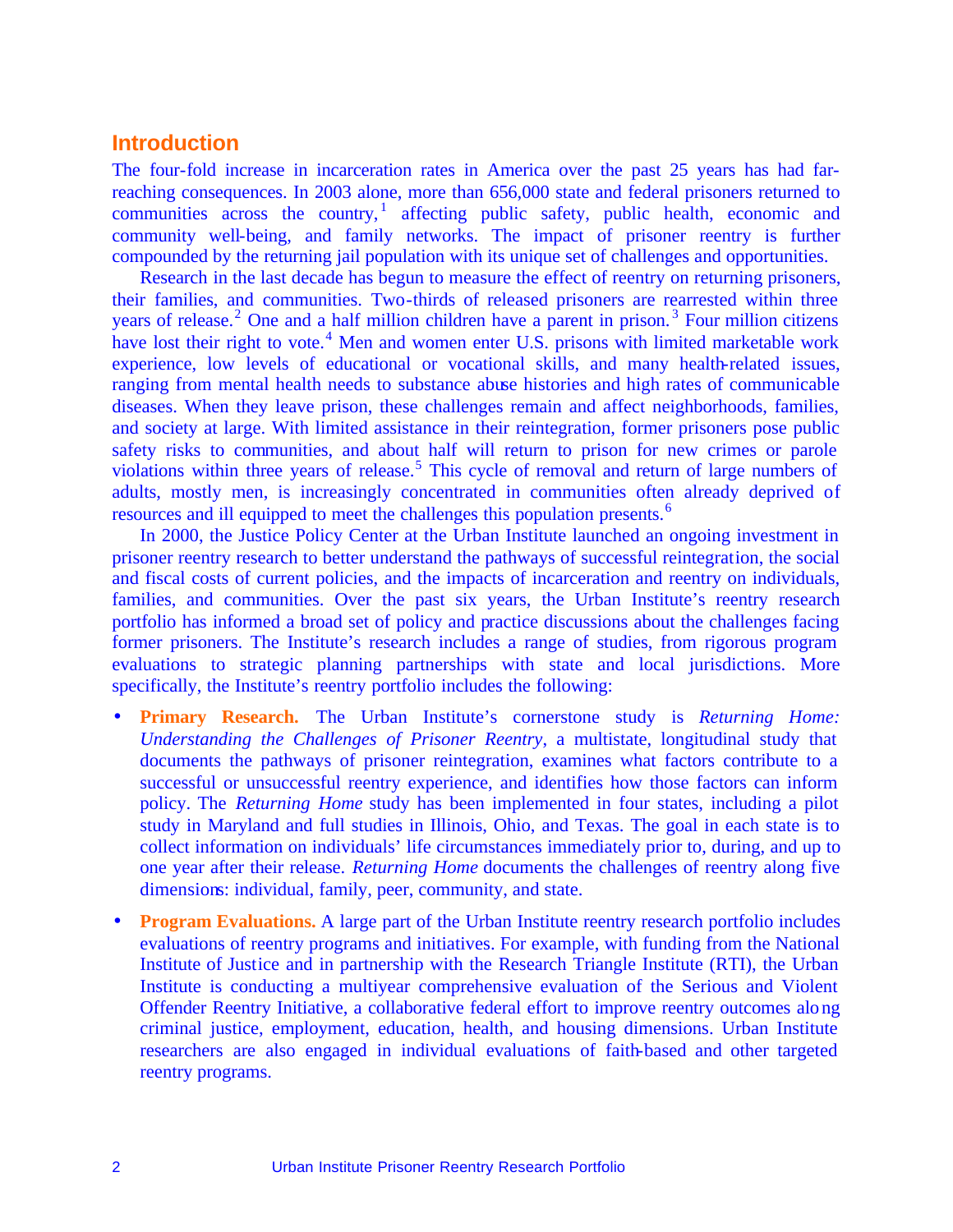- **Reentry Roundtables.** The Reentry Roundtable is an ongoing forum that brings together prominent academics, practitioners, community leaders, policymakers, advocates, and former prisoners to explore the policy impact of various components of reentry such as housing, health care, public safety, and civic participation. The goal of the roundtables is to develop new thinking on the issue of prisoner reentry and to foster policy innovations that will improve outcomes for individuals, families, and communities.
- **Policy Reports.** An important component of the Urban Institute's reentry research portfolio also includes policy reports that synthesize existing research. One example is a study using data from the Bureau of Justice Statistics to examine the state of parole in America. The study examined three major dimensions of the parole function: the extent to which parole boards make release decisions, the population under parole supervision, and the issue of parole revocation (the decision to send a parolee back to prison).
- **Strategic Partnerships.** The Urban Institute has engaged in several strategic partnerships with national organizations, including the National Governors Association, the Council of State Governments, and the International Association of Chiefs of Police, as well as state and local organizations. For example, the Urban Institute is one of 10 partner agencies of the Re-Entry Policy Council, established in 2001 by the Council of State Governments to assist state government officials face the growing numbers of people leaving prison and jail and returning to the community. The *Report of the Re-Entry Policy Council*, coauthored by the Council of State Governments and the 10 project partners, provides extensive recommendations for the safe and successful return of prisoners to the community, reflecting the common ground reached by the Policy Council during a series of meetings.
- **Scans of Practice.** The Urban Institute has produced several scans of practice that identify and highlight prisoner reentry programs in the field. For example, as part of Outreach Extensions' Reentry National Media Outreach Campaign, the Urban Institute conducted a national scan of notable or innovative reentry programs that address the needs and risks facing returning prisoners, their families, and communities.<sup>7</sup>

This document provides an overview of some of the key dimensions of prisoner reentry and highlights the Urban Institute's original research across these topics. In addition, it points to recent and relevant reports published by the Urban Institute that provide more in-depth research and related findings.

<sup>1</sup> Paige Harrison and Allen Beck, *Prison and Jail Inmates at Midyear 2004*, Bureau of Justice Statistics Bulletin NCJ 208801 (Washington, DC: U.S. Department of Justice, 2005). 2 Patrick A. Langan and David Levin, *Recidivism of Prisoners Released in 1994*, Bureau of Justice Statistics Special Report NCJ

<sup>193427 (</sup>Washington, DC: U.S. Department of Justice, 2002).

<sup>3</sup> Christopher J. Mumola, *Incarcerated Parents and Their Children*, Bureau of Justice Statistics Special Report NCJ 182335 (Washington, DC: U.S. Department of Justice, 2000). 4 Jamie Fellner and Marc Mauer, "Losing the Right to Vote: The Impact of Felony Disenfranchisement Laws in the United

States," The Sentencing Project, Washington, DC, 1998.

<sup>5</sup> Langan and Levin, *Recidivism of Prisoners Released in 1994*.

<sup>6</sup> Nancy G. La Vigne and Vera Kachnowski, *A Portrait of Prisoner Reentry in Maryland* (Washington, DC: The Urban Institute, 2003); Nancy G. La Vigne and Cynthia A. Mamalian, *A Portrait of Prisoner Reentry in Illinois* (Washington, DC: The Urban Institute, 2003); Nancy G. La Vigne and Gillian L. Thompson, *A Portrait of Reentry in Ohio* (Washington, DC: The Urban Institute, 2003).

<sup>&</sup>lt;sup>7</sup> Outside the Walls: A National Snapshot of Community-Based Prisoner Reentry Programs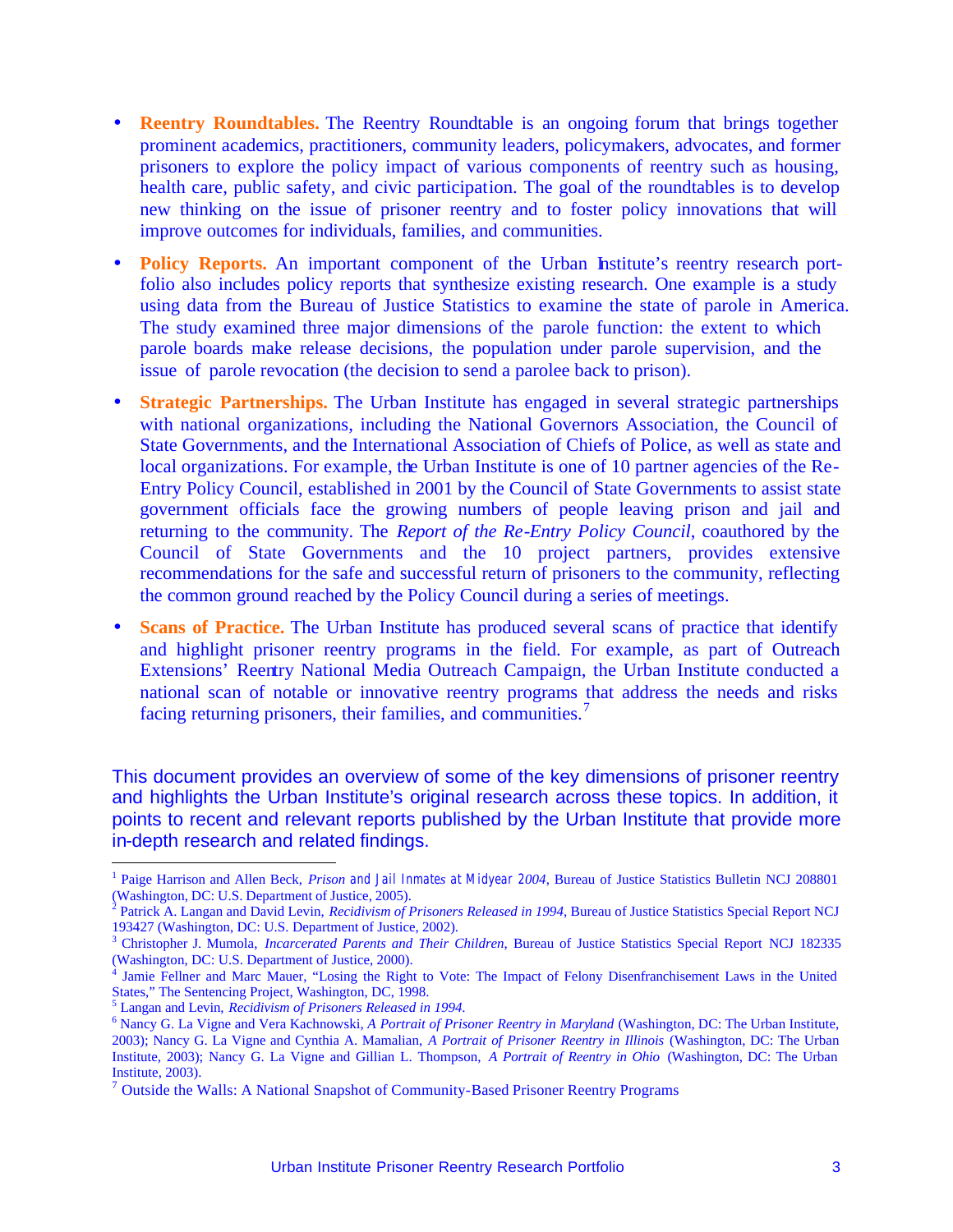#### **Employment and Reentry**

Finding and maintaining a job is a critical dimension of successful prisoner reentry. Research has shown that employment is associated with lower rates of reoffending, and higher wages are associated with lower rates of criminal activity.<sup>1</sup> However, former prisoners face tremendous challenges in finding and maintaining legitimate job opportunities, including low levels of education, limited work experience, and limited vocational skills.<sup>2</sup> This is further compounded by the incarceration period, during which they forfeit the opportunity to gain marketable work experience and sever professional connections and social contacts that could lead to legal employment upon release.<sup>3</sup> In addition, the general reluctance of employers to hire former prisoners serves as a barrier to job placement.<sup>4</sup>

The Urban Institute has explored the nexus between employment and prisoner reentry through a Reentry Roundtable, the *Returning Home* study, and an impact evaluation of the Opportunity to Succeed (OPTS) program. During the May 2003 Reentry Roundtable, national experts examined policies, practices, problems, and incentives involved in connecting returning prisoners to legitimate, marketable employment. In addition, *Returning Home* explores issues related to employment by documenting the prerelease expectations and postrelease work experiences of prisoners in Illinois, Maryland, Texas, and Ohio. Finally, a process and impact evaluation of the multisite OPTS program illuminated the importance of employment and related services for returning prisoners.

#### **Recent Findings from the Urban Institute on Employment and Reentry**

- **While prisoners believe that having a job is an important factor in staying out of prison, few have a job lined up after release.** The vast majority of *Returning Home* respondents felt that having a job would help them stay out of prison; however, on average, only about one in five reported that they had a job lined up immediately after release.<sup>5</sup>
- **Despite the need for employment assistance, few prisoners receive employment-related training in prison**. Several studies have shown that the vast majority of prisoners cite assistance finding employment as one of their greatest needs after release.<sup>6</sup> However, only about one-third of Illinois and Maryland *Returning Home* respondents reported participating in an employment readiness program while in prison, and far fewer reported participating in a job-training program in prison (one-quarter of Maryland respondents and only 9 percent of Illinois respondents).<sup>7</sup> One-quarter of prisoners in Virginia (2002) participated in vocational programs while in prison, <sup>8</sup> as did 6 percent in New Jersey (2001) and 1 percent in Georgia  $(2002).<sup>9</sup>$
- **Participation in work release jobs in prison may have a positive impact on the likelihood of finding full-time employment after release.** Respondents in the Maryland and Illinois *Returning Home* sample who held a work release job in prison were more likely to be fully employed and had worked more weeks after prison.<sup>10</sup>
- **Case-managed reentry services may increase the likelihood of finding and maintaining employment after release from prison.** The Opportunity to Succeed (OPTS) evaluation found that participants who interacted with their case manager were more likely to report full-time employment and maintain employment for a longer time than those receiving no case management.<sup>11</sup>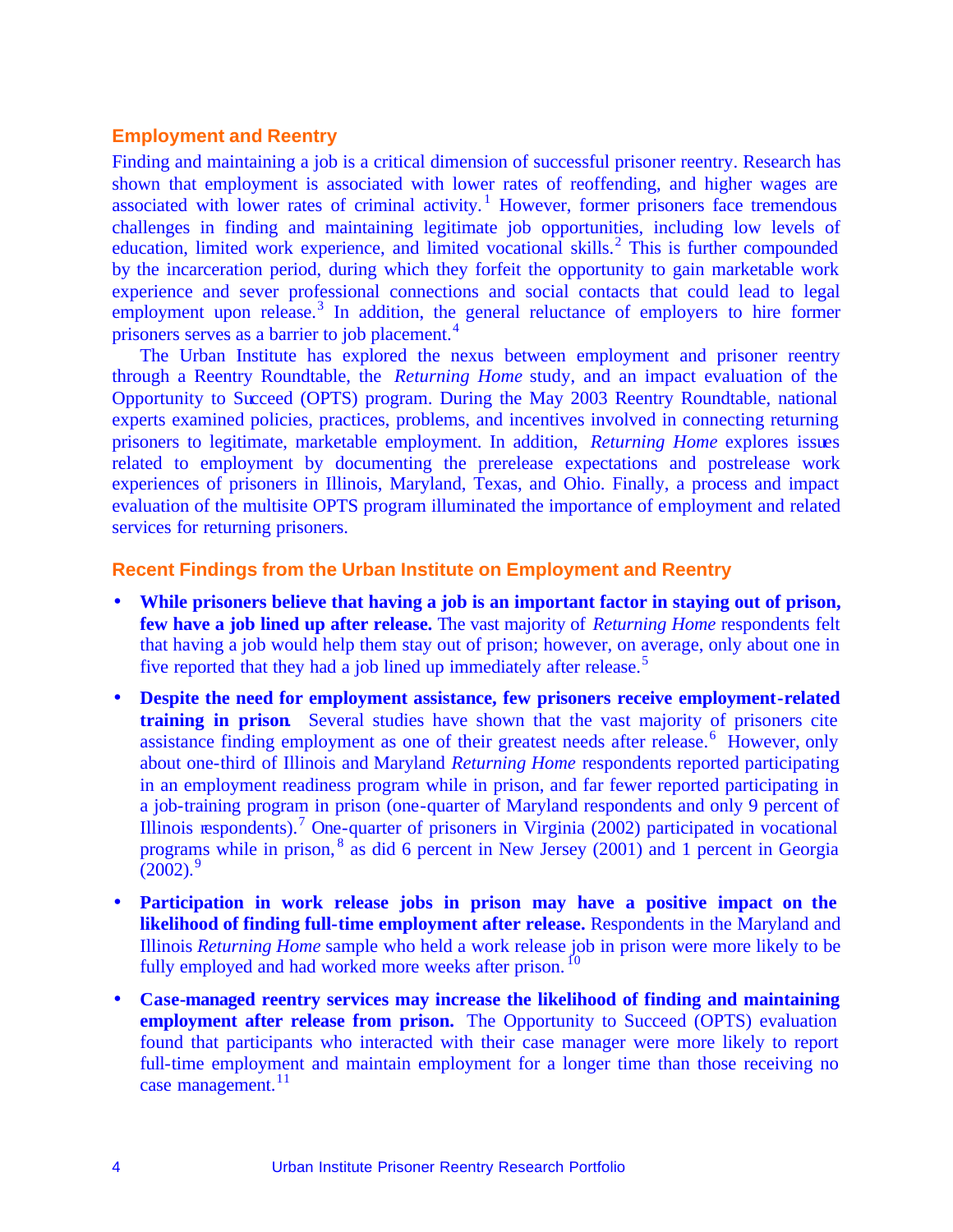- **Prisoners who** *do* **find work after release do not necessarily have full-time or consistent employment.** When interviewed four to eight months after release, 44 percent of Illinois *Returning Home* respondents reported having worked for at least one week since their release.<sup>12</sup> However, less than a third (30 percent) of respondents were employed at the time of the interview, and just 24 percent of all respondents were employed full-time (40 or more hours per week).<sup>13</sup> At their first postrelease interview, 56 percent of Maryland respondents were either unemployed or were working fewer than 40 hours a week.<sup>14</sup>
- **Transportation is a significant barrier to employment.** In the OPTS evaluation, more than a third of the respondents reported having difficulty obtaining a car for work or emergencies and nearly a quarter reported various difficulties accessing public transportation. Former prisoners in a focus group in Rhode Island also cited transportation challenges as a barrier to employment as well as access to services.<sup>15</sup>
- **Finding and maintaining employment may reduce recidivism.** The OPTS evaluation found that an increase in levels of employment was a predictor of reductions in drug dealing, violent crime, and property crime. *Returning Home* findings show that Illinois respondents who were unemployed were more likely to be reincarcerated after release.<sup>16</sup>

2 Caroline Harlow, *Education and Correctional Populations,* NCJ 195670 (Washingt on, DC: Bureau of Justice Statistics, 2003).

<sup>12</sup> La Vigne et al., *Chicago Prisoners' Experiences Returning Home*.

<sup>&</sup>lt;sup>1</sup> Jared Bernstein and Ellen Houston, *Crime and Work: What We Can Learn from the Low-wage Labor Market* (Washington, DC: Economic Policy Institute, 2000); Bruce Western and Becky Petit, "Incarceration and Racial Inequality in Men's Employment," *Industrial and Labor Relations Review* 54, no.3 (2000): 3–16.

<sup>3</sup> Bruce Western, Jeffrey Kling, and David Weiman, "The Labor Market Consequences of Incarceration," *Crime and Delinquency* 47 (2001): 410–27.

<sup>4</sup> Harry Holzer, Stephen Raphael, and Michael Stoll, "Will Employers Hire Former Offenders? Employer Preferences, Background Checks, and Their Determinants," in *Imprisoning America: The Social Effects of Mass Incarceration*, edited by Bruce Western, Mary Patillo, and David Weiman (New York: The Russell Sage Foundation, 2004).

<sup>5</sup> Christy Visher, Nancy G. La Vigne, and Jeremy Travis, *Returning Home: Understanding the Challenges of Prisoner Reentry (Maryland Pilot Study: Findings from Baltimore)* (Washington, DC: The Urban Institute, 2003); Christy Visher, Nancy La Vigne, and Jill Farrell, *Illinois Prisoners' Reflections on Returning Home* (Washington, DC: The Urban Institute, 2003); Nancy G. La Vigne, Christy Visher, and Jennifer Castro, *Chicago Prisoners' Experiences Returning Home* (Washington, DC: The Urban Institute, 2004); Nancy G. La Vigne and Vera Kachnowski, *Texas Prisoners' Reflections on Returning Home* (Washington, DC: The Urban Institute, 2005); Christy Visher, Demelza Baer, and Rebecca Naser, *Ohio Prisoners' Reflections on Returning Home* (Washington, DC: The Urban Institute, forthcoming).

<sup>6</sup> John Roman, Michael Kane, Emily Turner, and Beverly Frazier, *Instituting Lasting Reforms for Prisoner Reentry in* 

*Philadelphia* (Washington, DC: The Urban Institute, 2005); Nancy G. La Vigne and Samuel J. Wolf, with Jesse Jannetta, *Voices of Experience: Focus Group Findings on Prisoner Reentry in the State of Rhode Island* (Washington, DC: The Urban Institute, 2004); Nancy G. La Vigne and Sarah Lawrence, *Process Evaluation of the Pennsylvania Community Orientation and* 

*Reintegration (COR) Program* (Washington, DC: The Urban Institute, 2002); Visher et al., *Returning Home: Understanding the Challenges of Prisoner Reentry (Maryland Pilot Study: Findings from Baltimore)*; La Vigne et al., *Chicago Prisoners'* 

*Experiences Returning Home*; La Vigne and Kachnowski, *Texas Prisoners' Reflections on Returning Home*; Visher et al., *Ohio Prisoners' Reflections on Returning Home*.

<sup>7</sup> Christy Visher, Vera Kachnowski, Nancy La Vigne and Jeremy Travis, *Baltimore Prisoners' Experiences Returning Home*  (Washington, DC: The Urban Institute, 2004); La Vigne et al., *Chicago Prisoners' Experiences Returning Home*.

<sup>8</sup> Sinead Keegan and Amy L. Solomon, *Prisoner Reentry in Virginia* (Washington, DC: The Urban Institute, 2004).

<sup>9</sup> Jeremy Travis, Sinead Keegan, Eric Cadora, with Amy Solomon and Charles Swartz, *A Portrait of Prisoner Reentry in New Jersey* (Washington, DC: The Urban Institute, 2003); Nancy G. La Vigne and Cynthia Mamalian, *Prisoner Reentry in Georgia*  (Washington, DC: The Urban Institute, 2004).

<sup>10</sup> Visher et al., *Baltimore Prisoners' Experiences Returning Home*; La Vigne et al., *Chicago Prisoners' Experiences Returning Home*.

<sup>&</sup>lt;sup>11</sup> Shelli B. Rossman and Caterina G. Roman, "Case-Managed Reentry and Employment: Lessons from the Opportunity to Succeed Program" *Justice Research and Policy* 5, no. 2 (2003): 75–100.

 $13$  Ibid.

<sup>14</sup> Visher et al., *Baltimore Prisoners' Experiences Returning Home*.

<sup>15</sup> Rossman and Roman, "Case-Managed Reentry and Employment"; La Vigne at al., *Voices of Experience*.

<sup>16</sup> Rossman and Roman, "Case-Managed Reentry and Employment."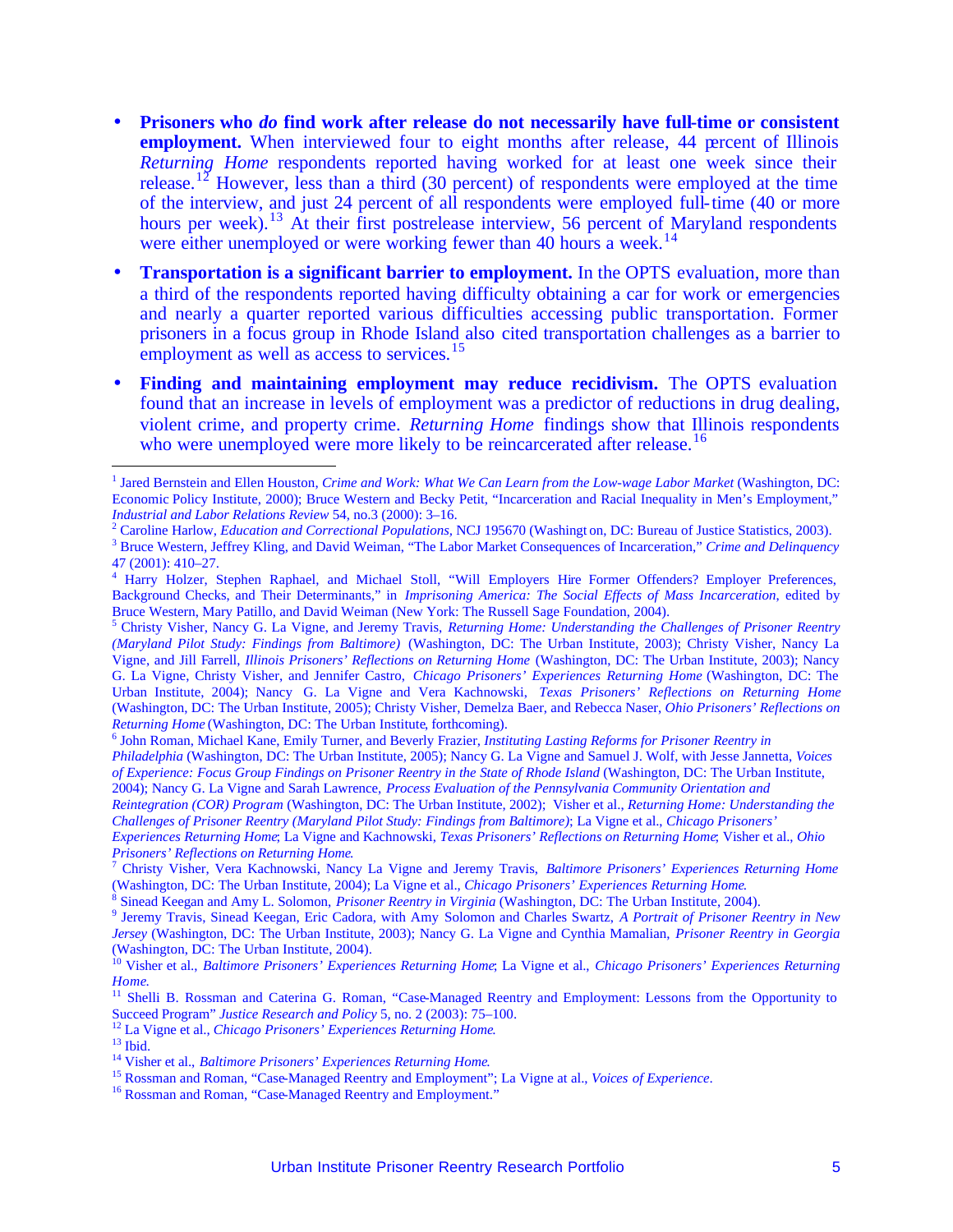#### **Health and Reentry**

The prevalence of severe mental disorders and chronic and infectious diseases among the prison population is far greater than among the general population.<sup>1</sup> Even when individuals have received adequate physical and mental health services while in prison, they often face limited  $access$  and insufficient linkages to community-based health care upon release.<sup>2</sup> Service providers have identified the lack of available resources for services and the competition for funding as significant problems in delivering services to former prisoners, especially those with the most serious health needs.<sup>3</sup> In addition, incarceration disqualifies inmates from Medicaid eligibility. Restoring eligibility can take several months, interrupting access to prescription drugs and putting individuals at high risk of relapse.

The *Returning Home* study at the Urban Institute has illuminated many health-related challenges associated with reentry, including a special focus on returning prisoners with serious mental and physical illness in Cincinnati, Ohio, as well as a study on the health care Chicago prisoners receive during prison and the health challenges they face after release. The Urban Institute also convened a Reentry Roundtable on the public health dimensions of prisoner reentry to generate a discussion among experts about the health needs and risks of returning prisoners and their families. In addition, researchers at the Urban Institute explored evidenced-based housing programs that serve persons with mental illness who have had contact with the criminal justice system and identified various programs serving this population across the country.

#### **Recent Findings from the Urban Institute on Health and Reentry**

- **A substantial number of prisoners have been diagnosed with a physical or mental health condition.** *Returning Home* findings show that between nearly 30 and 40 percent of respondents reported having a chronic physical or mental health condition, with the most commonly reported conditions including depression, asthma, and high blood pressure.<sup>4</sup> In New Jersey, about a third of prisoners released in 2002 had been diagnosed with at least one chronic and/or communicable physical or mental health condition.<sup>5</sup>
- **More prisoners report being diagnosed with a medical condition than report receiving medication or treatment for the condition while incarcerated.** While 30 percent of Illinois *Returning Home respondents reported having a physical or mental health condition, only 12* percent reported having taken medication on a regular basis while in prison.<sup>6</sup> In a small study of prisoners in Ohio, over half reported being diagnosed with depression, but only 38 percent of the sample reported receiving treatment or taking prescription medication for depression.<sup>7</sup> Similarly, 27 percent reported having asthma, yet less than 14 percent reported receiving treatment for asthma.<sup>8</sup>
- **Many corrections agencies lack discharge planning and preparation for addressing health care needs upon release, making continuity of care difficult.** Less than 10 percent of prisoners in the Illinois *Returning Home* study reported receiving referrals to health care or mental health care services in the community. <sup>9</sup> In fact, respondents who reported having *fair* or *poor* health were no more or less likely to receive referrals to health care in the community than those reporting to be in good general health.<sup>10</sup> In addition, only 20 percent of respondents in the small study of Ohio prisoners reported programming or assistance to prepare them to address their health care needs upon release.<sup>11</sup>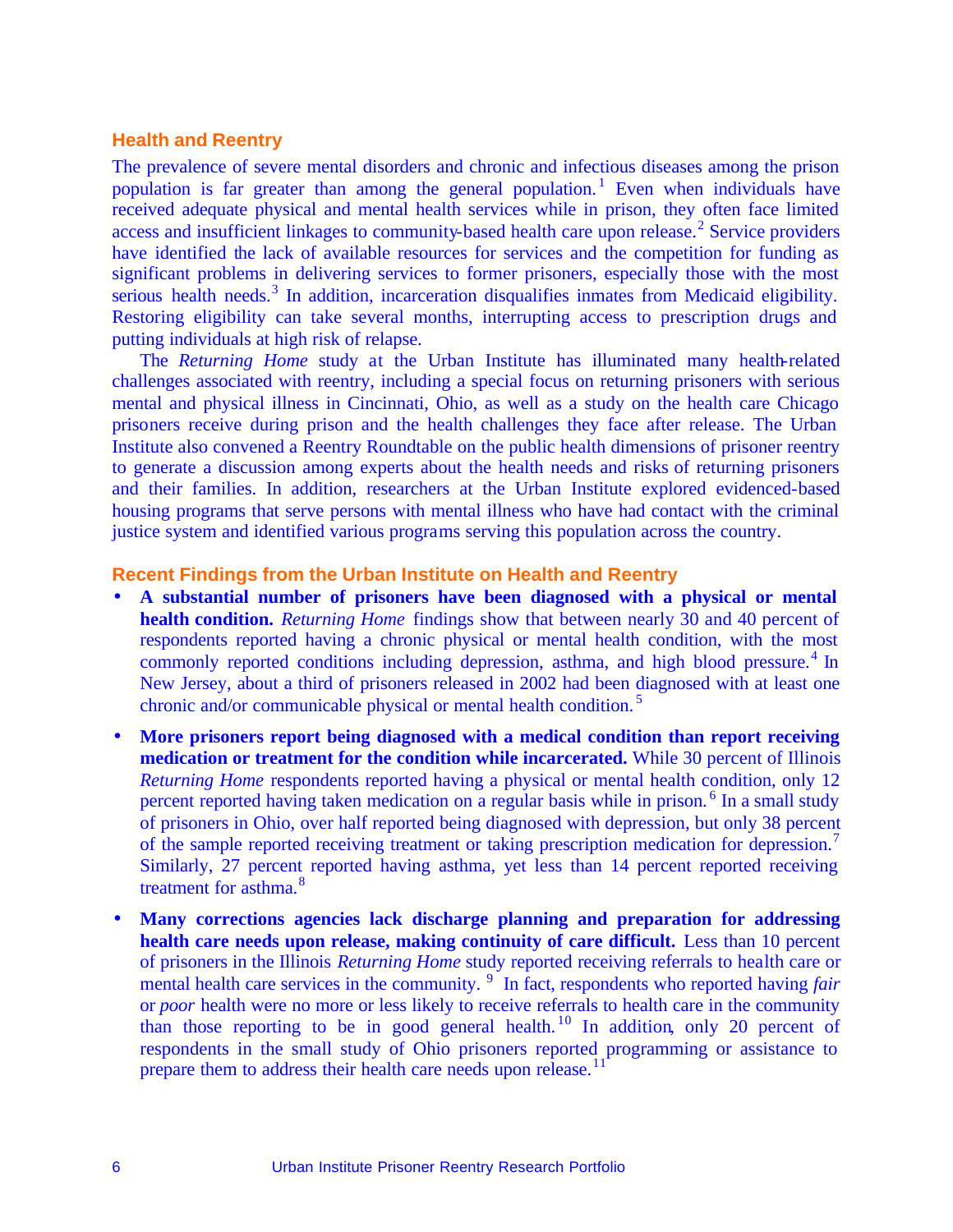- **Securing health care is a major concern for many released prisoners.** At least threequarters of *Returning Home* respondents acknowledged they would need help getting health care after release.<sup>12</sup>
- The vast majority of returning prisoners do not have any form of medical insurance. *Returning Home* findings show that four to eight months after release, only 10 to 20 percent of respondents in Maryland and Illinois had private insurance.<sup>13</sup> Sixteen months after release, the percentage of Illinois respondents who had private insurance dropped from almost 20 to 15 percent.<sup>14</sup> In Maryland, only 5 percent of *Returning Home* respondents reported being recipients of Medicaid or Medicare, a disability pension, or Veteran's Administration health insurance.<sup>15</sup>

<sup>1</sup> National Commission on Correctional Health Care, *The Health Status of Soon-to-Be-Released Inmates: A Report to Congress,* Vol. 1 (Washington, DC: U.S. Department of Justice, National Institute of Justice, 2002).

<sup>&</sup>lt;sup>2</sup> Theodore M. Hammett, Sheryl Roberts, and Sofia Kennedy, "Health-Related Issues in Prisoner Reentry to the Community," *Crime and Delinquency* 47, no. 3 (2001): 390–409.

<sup>3</sup> Christy A. Visher, Rebecca L. Naser, Demelza Baer, and Jesse Jannetta, *In Need of Help: Experiences of Seriously Ill Prisoners Returning to Cincinnati* (Washington, DC: The Urban Institute, 2005). 4 Kamala Mallik-Kane, *Returning Home Illinois Policy Brief: Health and Prisoner Reentry* (Washington, DC: The Urban

Institute, 2005); Christy Visher, Nancy G. La Vigne, and Jeremy Travis, *Returning Home: Understanding the Challenges of Prisoner Reentry (Maryland Pilot Study: Findings from Baltimore)* (Washington, DC: The Urban Institute, 2003); Nancy G. La Vigne and Vera Kachnowski, *Texas Prisoners' Reflections on Returning Home* (Washington, DC: The Urban Institute, 2005); Christy Visher, Demelza Baer, and Rebecca Naser, *Ohio Prisoners' Reflections on Returning Home* (Washington, DC: The Urban Institute, forthcoming).

<sup>5</sup> Jeremy Travis, Sinead Keegan, Eric Cadora, with Amy Solomon and Charles Swartz, *A Portrait of Prisoner Reentry in New Jersey* (Washington, DC: The Urban Institute, 2003).

<sup>6</sup> Mallik-Kane, *Returning Home Illinois Policy Brief*.

<sup>7</sup> Visher et al., *In Need of Help*.

<sup>8</sup> Ibid.

<sup>9</sup> Mallik-Kane, *Returning Home Illinois Policy Brief*.

 $10$  Ibid.

<sup>11</sup> Visher et al., *In Need of Help*.

<sup>12</sup> Mallik-Kane, *Returning Home Illinois Policy Brief*; Visher et al., *Returning Home*; La Vigne and Kachnowski, *Texas Prisoners' Reflections on Returning Home;* Visher et al., *Ohio Prisoners' Reflections on Returning Home*.

<sup>13</sup> Christy Visher, Vera Kachnowski, Nancy La Vigne, and Jeremy Travis, *Baltimore Prisoners' Experiences Returning Home*  (Washington, DC: The Urban Institute, 2004); Mallik-Kane, *Returning Home Illinois Policy Brief*.

<sup>14</sup> Mallik-Kane, *Returning Home Illinois Policy Brief*.

<sup>15</sup> Visher et al., *Baltimore Prisoners' Experiences Returning Home*.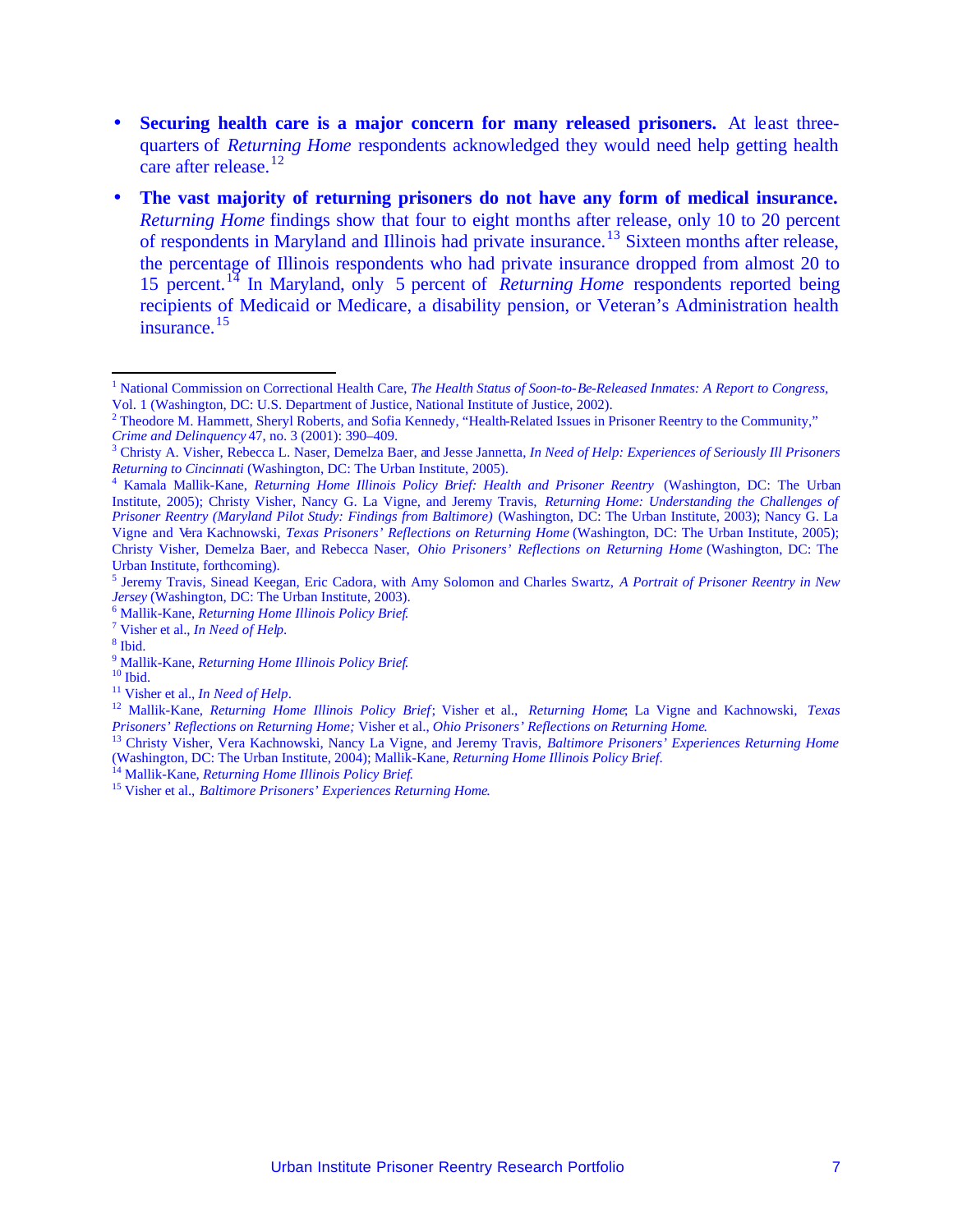#### **Housing and Reentry**

Securing housing is perhaps the most immediate challenge facing prisoners upon their release. While many returning prisoners have plans to stay with family, those who do not confront limited housing options. The process of obtaining housing is often complicated by a host of factors: the scarcity of affordable and available housing, legal barriers and regulations, prejudices that restrict tenancy for this population, and strict eligibility requirements for federally subsidized housing. Research has found that released prisoners who do not have stable housing arrangements are more likely to return to prison, $<sup>1</sup>$  suggesting that the obstacles to securing both</sup> temporary and permanent housing warrant the attention of policymakers, practitioners, and researchers.

In an effort to understand the dimensions of the housing challenge and how it relates to the reentry process, the *Returning Home* study has examined the housing arrangements of recently released prisoners, as well as the relationship between these arrangements and the successes and challenges of the reentry process. In addition, the Urban Institute has researched housing programs for returning prisoners and the ways in which housing and criminal justice agencies can effectively work together to address the housing needs of this population.

#### **Recent Findings from the Urban Institute on Housing and Reentry**

- **The majority of prisoners believe that having a stable place to live is important to successful reentry. Those with no housing arrangements believe that they will need help finding a place to live after release.** In their prerelease interview, three-quarters of both the Illinois and Maryland *Returning Home* respondents stated that having a place to live would be an important factor in staying out of prison. Of those who did not have housing arrangements lined up in prison, over 70 percent reported that they would need *some help* or *a lot of help* finding a place to live.<sup>2</sup>
- **The majority of returning prisoners live with family members and/or intimate partners upon release.** Three months after release, 88 percent of the *Returning Home* respondents in Illinois and nearly 60 percent of those in Maryland were living with a family member and/or intimate partner.<sup>3</sup> Between 63 and 78 percent of respondents in Ohio and Texas anticipated living with a family member upon release. $4$
- **Many former prisoners return home to living arrangements that are only temporary.**  Overall, one-third of Illinois *Returning Home* respondents returned home to temporary living arrangements.<sup>5</sup> About one in five reported living at more than one address after being in the community for one to three months, and by six to eight months after release, 31 percent had lived at more than one address.<sup>6</sup> Furthermore, more than half of Illinois respondents believed they would not be staying in their current neighborhood for long.<sup>7</sup> The Maryland *Returning Home* respondents reported similar expectations of relocating six months after release, with over half expecting to leave their current location within weeks or months.<sup>8</sup>
- **Housing options for returning prisoners who do not stay with family members or** friends are extremely limited. Potential housing options for former prisoners include community-based correctional housing facilities; transitional housing; federally subsidized and administered housing; homeless assistance supportive housing, service-enhanced housing, and special needs housing supported through HUD; and the private market.<sup>9</sup>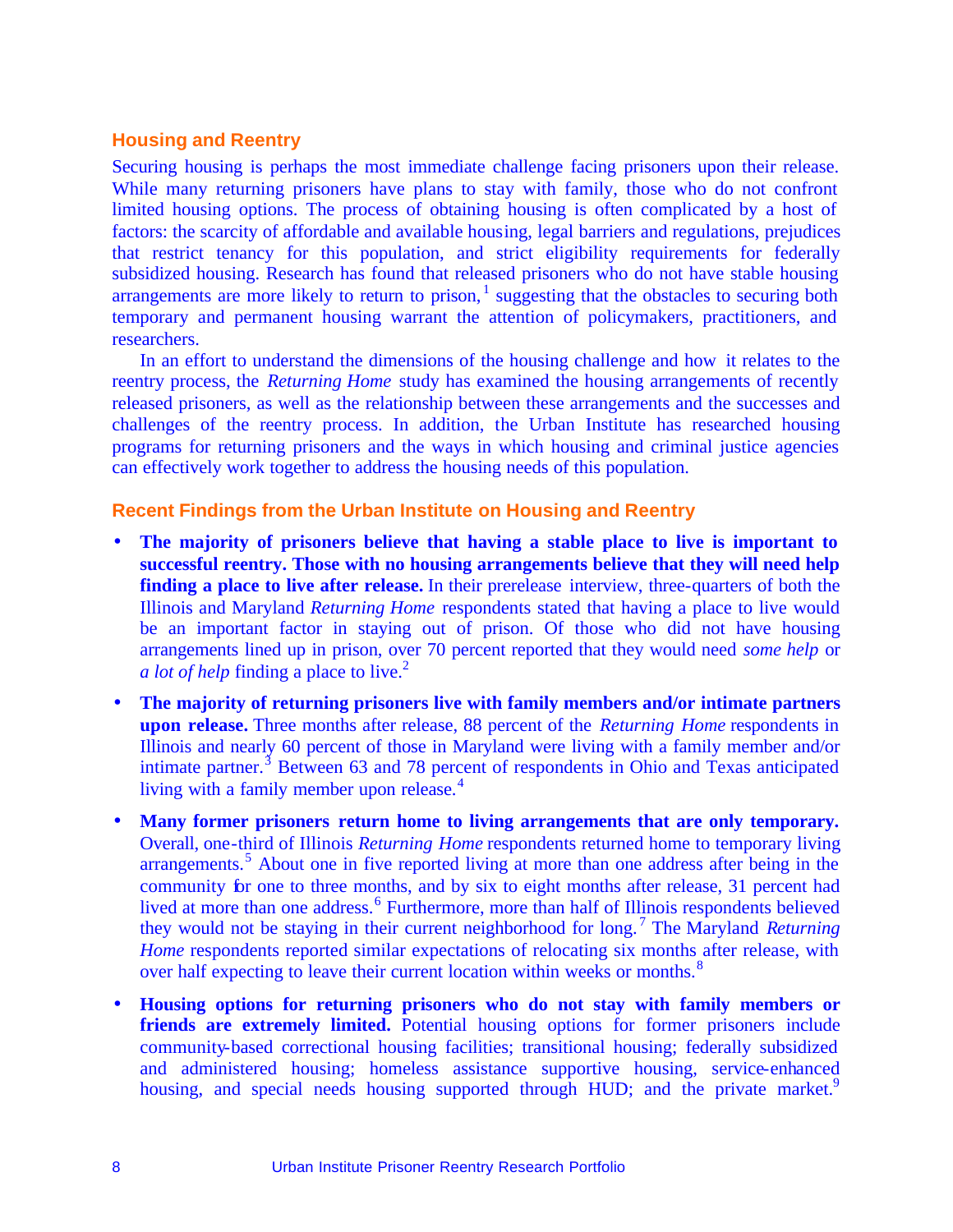However, most of these options are extremely limited and often unavailable to formerly incarcerated people.<sup>10</sup> A Rhode Island focus group of service providers and former prisoners overwhelmingly agreed that the shortage of affordable and available housing is an enormous problem for returning prisoners.<sup>11</sup>

• **Practitioners and researchers agree that there are few evidence-based reentry housing programs that target returning prisoners with mental illness.** Thousands of persons with mental illness exit prisons and jails each year, and research has found that adequate housing for this population can enhance their ability to become self-sufficient and avoid future justice system contact. However, few programs provide housing for releasees with mental health problems, and there is no body of compelling evidence regarding the most effective components of such housing programs.<sup>12</sup>

5 Christy Visher and Jill Farrell, *Chicago Communities and Prisoner Reentry* (Washington, DC: The Urban Institute, 2005).

 $\overline{a}$ 

- $<sup>7</sup>$  Ibid.</sup>
- 8 Visher et al., *Returning Home*.

 $10$  Ibid.

<sup>&</sup>lt;sup>1</sup> Stephen Metraux and Dennis P. Culhane, "Homeless Shelter Use and Reincarceration Following Prison Release: Assessing the Risk," *Criminology and Public Policy* 3 (2004): 201–22.

<sup>2</sup> Christy Visher, Nancy G. La Vigne, and Jeremy Travis, *Returning Home: Understanding the Challenges of Prisoner Reentry (Maryland Pilot Study: Findings from Baltimore)* (Washington, DC: The Urban Institute, 2003); Nancy G. La Vigne, Christy Visher, and Jennifer Castro, *Chicago Prisoners' Experiences Returning Home* (Washington, DC: The Urban Institute, 2004); Nancy G. La Vigne and Vera Kachnowski, *Texas Prisoners' Reflections on Returning Home* (Washington, DC: The Urban Institute, 2005); Christy Visher, Demelza Baer, and Rebecca Naser, *Ohio Prisoners' Reflections on Returning Home* (Washington, DC: The Urban Institute, 2005).

<sup>3</sup> Visher et al., *Returning Home*; La Vigne et al., *Chicago Prisoners' Experiences Returning Home*.

<sup>4</sup> La Vigne and Kachnowski, *Texas Prisoners' Reflections on Returning Home*; Visher et al., *Ohio Prisoners' Reflections on Returning Home*.

<sup>6</sup> Ibid.

<sup>9</sup> Caterina G. Roman and Jeremy Travis, *Taking Stock: Housing, Homelessness, and Prisoner Reentry* (Washington, DC: The Urban Institute, 2004).

<sup>11</sup>Nancy G. La Vigne and Samuel J. Wolf, with Jesse Jannetta, *Voices of Experience: Focus Group Findings on Prisoner Reentry in the State of Rhode Island* (Washington, DC: The Urban Institute, 2004).

<sup>&</sup>lt;sup>12</sup> Caterina G. Roman, Elizabeth C. McBride, and Jenny Osborne, *Principles and Practice in Housing for Persons with Mental Illness Who Have Had Contact with the Justice System*.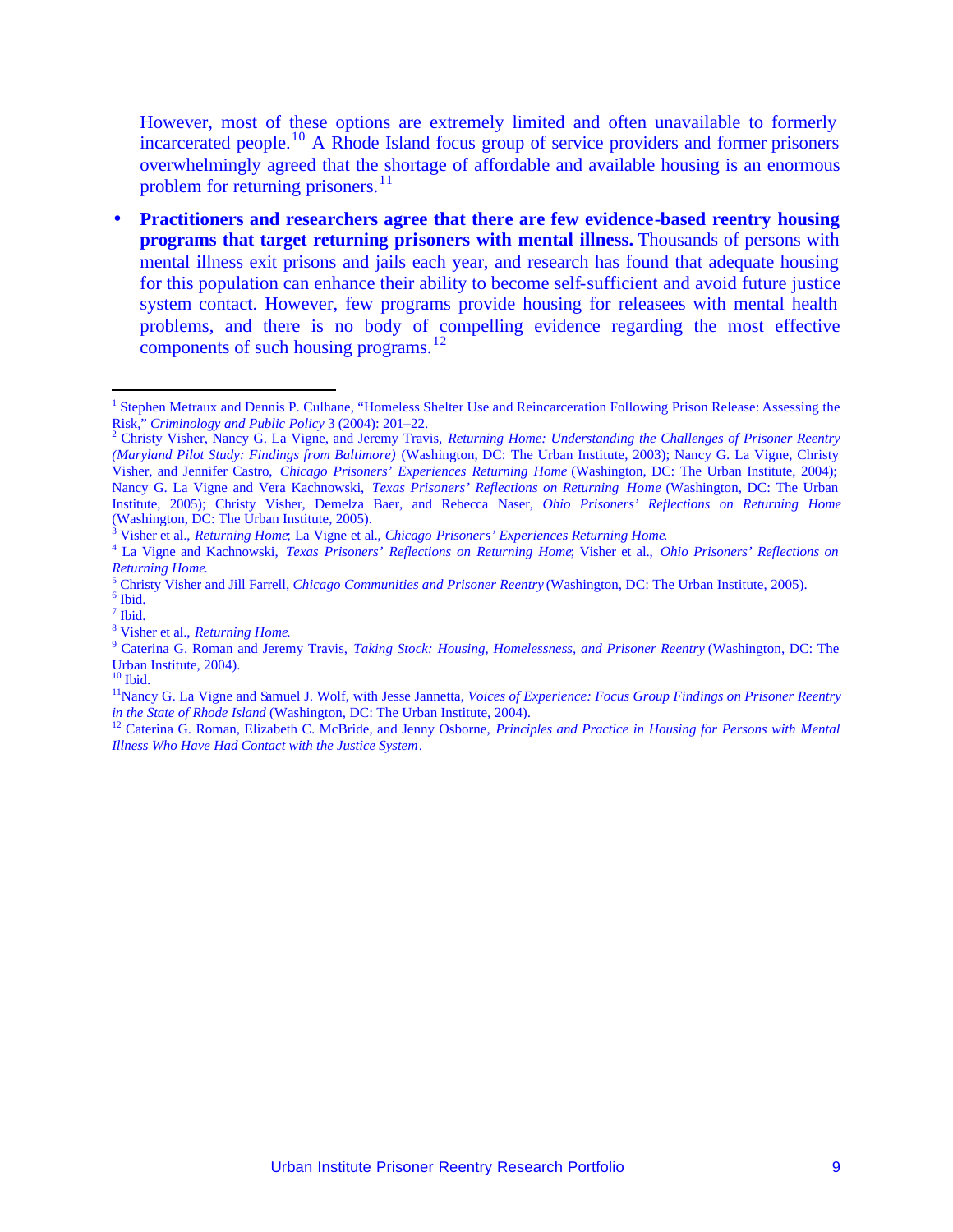#### **Substance Use and Reentry**

Substance use among former prisoners presents significant challenges to the reentry process. Studies have shown that while 83 percent of state prisoners have a history of drug use, only a small fraction receive treatment while incarcerated and after release. For example, while threefourths of state prisoners have had some type of involvement with alcohol or drug use in the time leading up to their offense, only 15 percent of this group receives treatment in prison.<sup>1</sup> Furthermore, for those who have access to and take advantage of treatment programs in prison, few continue to receive appropriate treatment once they return to the community.<sup>2</sup> At the same time, prison-based drug treatment has been shown to reduce drug use and criminal activity, especially when coupled with aftercare treatment in the community.<sup>3</sup>

The Urban Institute has studied the challenges that substance use presents to the reentry process from the perspectives and experiences of both prisoners and practitioners. *Returning Home* documents the prevalence of drug use and treatment participation among prisoners through their preprison substance use histories, their expectations before release, and their engagement in substance use after release. Other studies synthesize the literature on drug treatment and the challenges of integrating treatment services into the criminal justice system.

#### **Recent Findings from the Urban Institute on Substance Use and Reentry**

- **A majority of prisoners have extensive substance use histories.** Similar to national statistics, most *Returning Home* respondents reported some drug use (between 66 and 80 percent) or alcohol use or intoxication (between 48 and 60 percent) prior to prison.<sup>4</sup> Specifically, *Returning Home* findings show that in the six months before entering prison, 41 percent of Maryland respondents reported daily heroin use, and 57 percent of Texas respondents reported daily cocaine use (compared with less than 5 percent who reported daily heroin use). $5$
- **Prisoners identify drug use as the primary cause of many of their past and current problems.** The Maryland *Returning Home* study found that nearly two-thirds of drug users reported arrests associated with their drug use, and about one-third reported missing school and/or losing their job as a result of drug use.<sup>6</sup> In Illinois, 60 percent of respondents cited substance use as the cause of one or more family, relationship, employment, legal, or financial problem.<sup>7</sup> Almost one-third of Ohio respondents reported experiencing problems in their relationships due to drug use. $8<sup>8</sup>$
- **Despite high levels of drug use, relatively few prisoners receive drug treatment while incarcerated.** Of all *Returning Home* respondents, between 21 and 27 percent reported participating in specific drug or alcohol treatment programs.<sup>9</sup> In Illinois, only 42 percent of *Returning Home* respondents who reported drug use prior to prison also reported receiving drug treatment in prison. <sup>10</sup> In 2002, New Jersey implemented a Substance Use Disorder Continuum of Treatment plan that included prison-based therapeutic communities; however, despite the fact that 81 percent of New Jersey inmates suffer from some type of drug or alcohol abuse problem, program capacity was limited to 6 percent of the 2002 state prison population.<sup>11</sup> Similarly, in Texas, substance abuse program capacity can only serve 5 percent of the potential population in need.<sup>12</sup>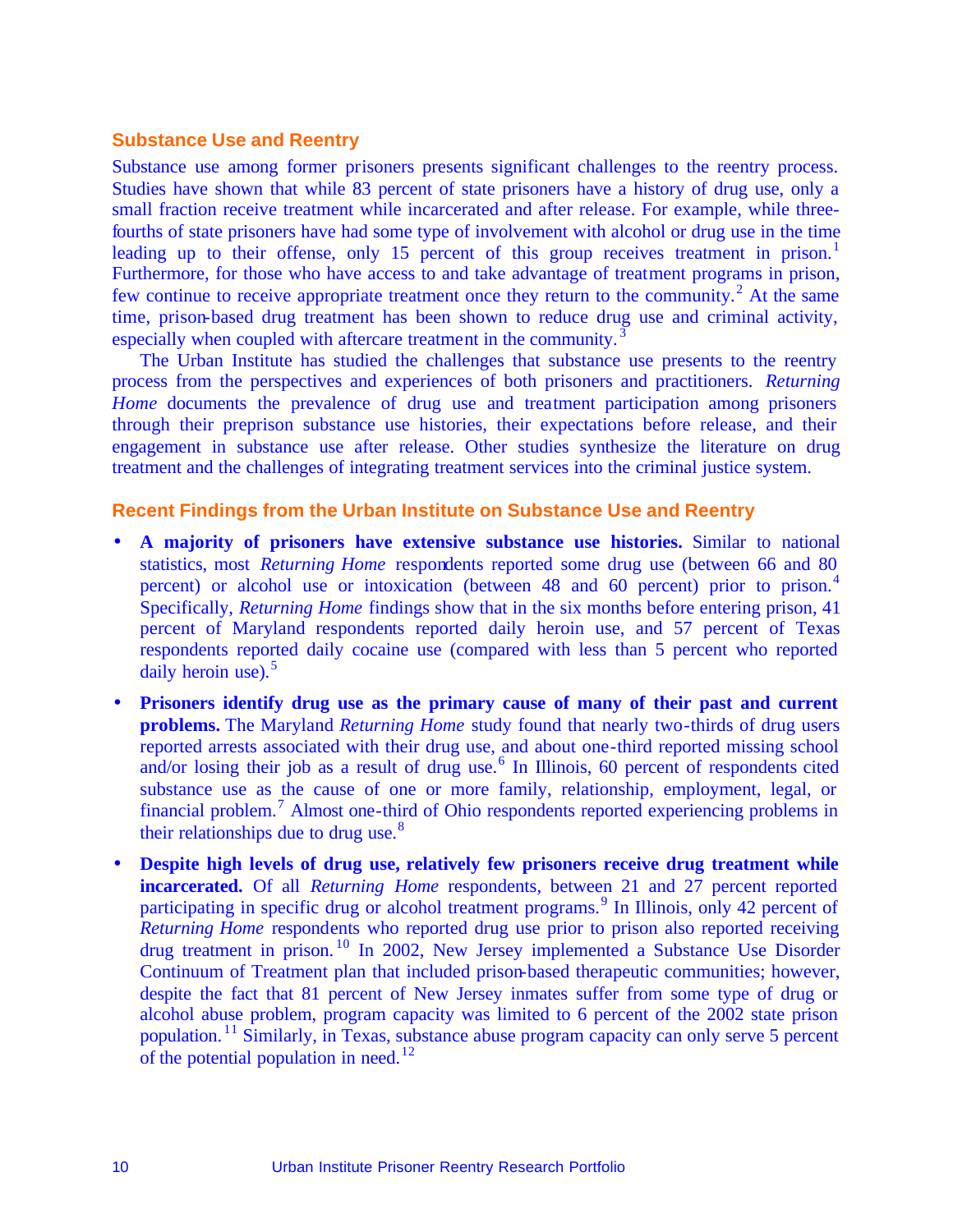- **Consensus in the field holds that individualized in-prison treatment in concert with community-based aftercare can reduce substance use and dependency.** Corrections and treatment researchers and practitioners agree that in-prison treatment is much more likely to effectively sustain a decline in substance use if it is tailored to an individual's need and level of risk, integrated across all stages of the justice system, and linked to drug treatment aftercare in the community.<sup>13</sup>
- **Those with substance use histories and those who engage in substance use after release are at a high risk to recidivate.** *Returning Home* respondents who were rearrested after release had more extensive criminal and substance use histories and were more likely to have used drugs before prison as well as after release.<sup>14</sup>

<sup>&</sup>lt;sup>1</sup> Christopher J. Mumola, *Substance Abuse and Treatment, State and Federal Prisoners, 1997*, Bureau of Justice Statistics Special Report NCJ 172871 (Washington, DC: U.S. Department of Justice, 1999).

<sup>2</sup> Laura Winterfield and Jennifer Castro, *Returning Home Illinois Policy Brief: Treatment Matching* (Washington, DC: The Urban Institute, 2005).

<sup>3</sup> Gerald G. Gaes, Timothy J. Flanagan, Laurence L. Motiuk, and Lynn Stewart, "Adult Correctional Treatment," in *Prisons*, edited by Michael Tonry and Joan Petersilia (Chicago, IL: University of Chicago Press, 1999); Lana D. Harrison, "The Challenge of Reintegrating Drug Offenders in the Community," paper presented at the Urban Instit ute Reentry Roundtable, Washington, DC, October 2000.

<sup>4</sup> Christy Visher, Vera Kachnowski, Nancy G. La Vigne and Jeremy Travis, *Baltimore Prisoners' Experiences Returning Home*  (Washington, DC: The Urban Institute, 2004); Nancy G. La Vigne, Christy Visher, and Jennifer Castro, *Chicago Prisoners' Experiences Returning Home* (Washington, DC: The Urban Institute, 2004); Nancy G. La Vigne and Vera Kachnowski, *Texas Prisoners' Reflections on Returning Home* (Washington, DC: The Urban Institute, 2005); Christy Visher, Demelza Baer, and Rebecca Naser, *Ohio Prisoners' Reflections on Returning Home* (Washington, DC: The Urban Institute, forthcoming).

<sup>5</sup> Visher et al., *Baltimore Prisoners' Experiences Returning Home*; La Vigne and Kachnowski, *Texas Prisoners' Reflections on Returning Home*.

<sup>6</sup> Visher et al., *Baltimore Prisoners' Experiences Returning Home*.

<sup>7</sup> La Vigne et al., *Chicago Prisoners' Experiences Returning Home*.

<sup>8</sup> Visher et al., *Ohio Prisoners' Reflections on Returning Home*.

<sup>9</sup> Visher et al., *Baltimore Prisoners' Experiences Returning Home*; La Vigne et al., *Chicago Prisoners' Experiences Returning Home*; La Vigne and Kachnowski, *Texas Prisoners' Reflections on Returning Home*; Visher et al., *Ohio Prisoners' Reflections on Returning Home*.

<sup>10</sup> Winterfield and Castro, *Returning Home Illinois Policy Brief: Treatment Matching*.

<sup>11</sup> Jeremy Travis, Sinead Keegan, Eric Cadora, with Amy Solomon and Charles Swartz, *A Portrait of Prisoner Reentry in New Jersey* (Washington, DC: The Urban Institute, 2003).

<sup>12</sup> Jamie Watson, Amy L. Solomon, Nancy G. La Vigne, and Jeremy Travis, with Meagan Funches and Barbara Parthasarathy, *A Portrait of Prisoner Reentry in Texas* (Washington, DC: The Urban Institute, 2004).

<sup>13</sup> Daniel P. Mears, Laura Winterfield, John Hunsaker, Gretchen E. Moore, and Ruth White, *Drug Treatment in the Criminal Justice System: The Current State of Knowledge* (Washington, DC: The Urban Institute, 2003); Gretchen E. Moore and Daniel P. Mears, *Voices from the Field: Practitioners Identify Key Issues in Corrections-Based Drug Treatment* (Washington, DC: The Urban Institute, 2003); Gretchen E. Moore and Daniel P. Mears, *A Meeting of the Minds: Researchers and Practitioners Discuss Key Issues in Corrections-Based Drug Treatment* (Washington, DC: The Urban Institute, 2003).

<sup>14</sup> La Vigne et al., *Chicago Prisoners' Experiences Returning Home*; Visher et al., *Baltimore Prisoners' Experiences Returning Home*.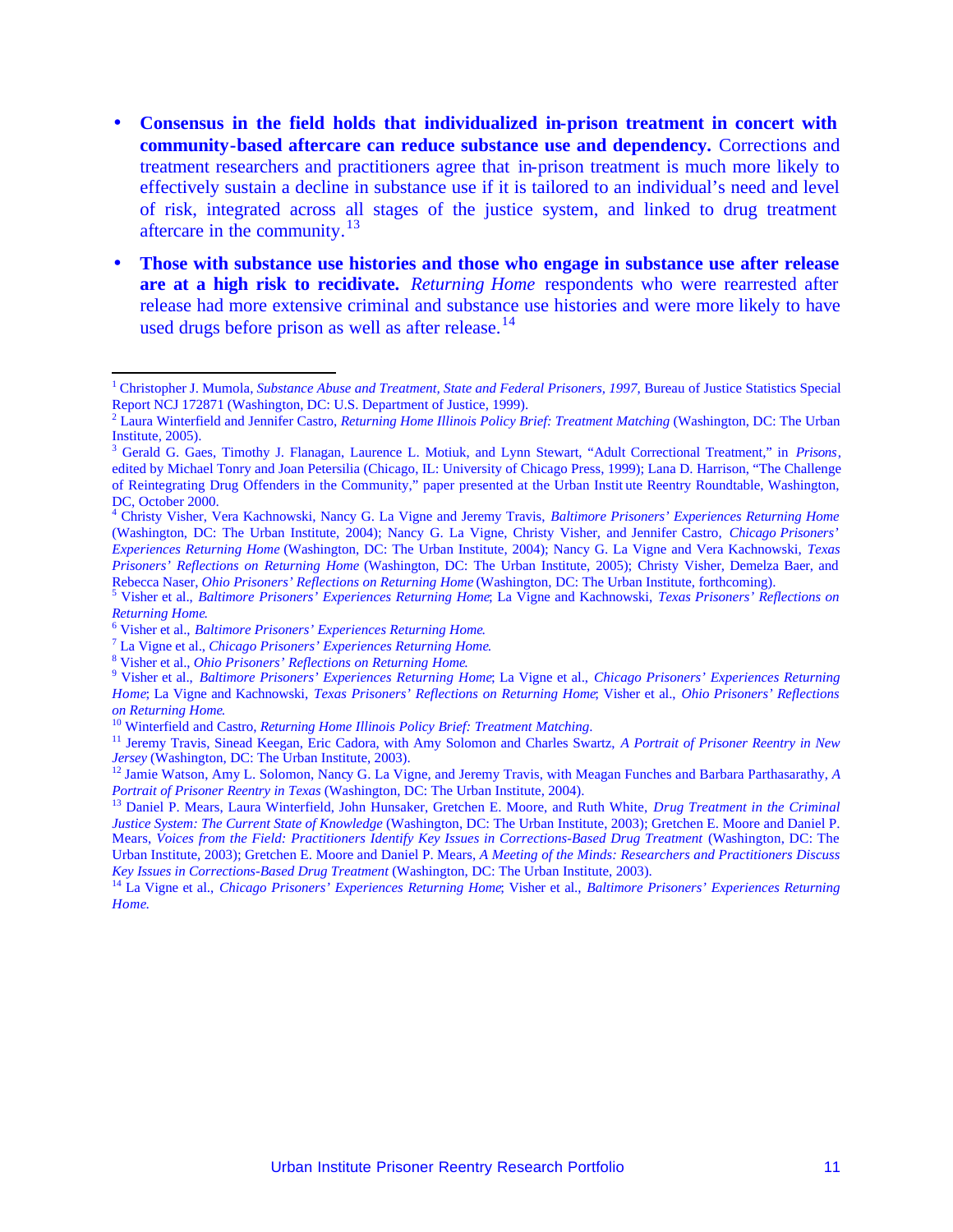#### **Families and Reentry**

The impact of incarceration and reentry on children and families is significant, and in many respects difficult to measure. More than half of U.S. prisoners (55 percent of state male inmates and 65 percent of state female inmates) are parents of minor children.<sup>1</sup> By the end of 2002, 2 percent of all minor children in America, and 7 percent of children of color, had a parent in prison.<sup>2</sup> Including parents who are in jail, on probation and on parole, this number increases to 10 percent of all minor children. When a parent is sent to prison, the family structure, financial responsibilities, emotional support systems, and living arrangements are all potentially affected. Incarceration, as a result, can drastically disrupt spousal relationships, parent-child relationships, and family networks.<sup>3</sup> Restoring these relationships, reunifying with the family, and undertaking these roles and responsibilities upon return also pose a unique set of challenges.

In recent years, research has found that strengthening the family network and maintaining supportive family contact can improve outcomes for both family members and prisoners. $4 \text{ In}$ fact, maintaining family connections through letters, phone calls and personal visits has shown to reduce recidivism rates.<sup>5</sup> Yet, given the challenges of maintaining this contact—including visiting regulations, transportation costs to distant corrections facilities, other financial barriers, and emotional strains—more than half of incarcerated parents report never having received a personal visit from their children.<sup>6</sup> However, many social service providers and corrections departments across the country are working to overcome and address these barriers.

The Urban Institute has explored the impact of incarceration and reentry on families and children through several projects. The *Returning Home* study examines reentry from the lens of family members of prisoners by interviewing them after their family member's release. The Urban Institute has also convened a Reentry Roundtable, sponsored by the Department of Health and Human Services and informed by commissioned papers by leading academics. Finally, Urban Institute researchers have provided an overview of the costs of incarceration and reentry on children and family structures by synthesizing extant work on the topic from a variety of disciplines.

#### **Recent Findings from the Urban Institute on Families and Reentry**

- **Most prisoners believe that family support is an important factor in helping them stay out of prison.** Prior to release, over half of Illinois and Maryland *Returning Home* respondents reported that family support would be an important factor in helping them avoid returning to prison.<sup>7</sup> After release, nearly three-quarters of Illinois and Maryland respondents felt that family support had been an important factor in avoiding prison.<sup>8</sup> In a focus group, participants in Pennsylvania's Community Orientation and Reintegration (COR) Program cited family reunification as a major need in their reentry process.<sup>9</sup> Prisoners in a Rhode Island focus group reported heavy reliance on their families for both emotional and financial support following their release.<sup>10</sup>
- **Strong family support before prison may reduce the likelihood of recidivism.** Respondents in the Illinois *Returning Home* study who reported more positive family relationships were less likely to be reconvicted, while those with negative family relationships were more likely to be reconvicted or reincarcerated.<sup>11</sup> Further, respondents in the Maryland *Returning Home* study with closer family relationships and strong family support were less likely to have used drugs since their release.<sup>12</sup>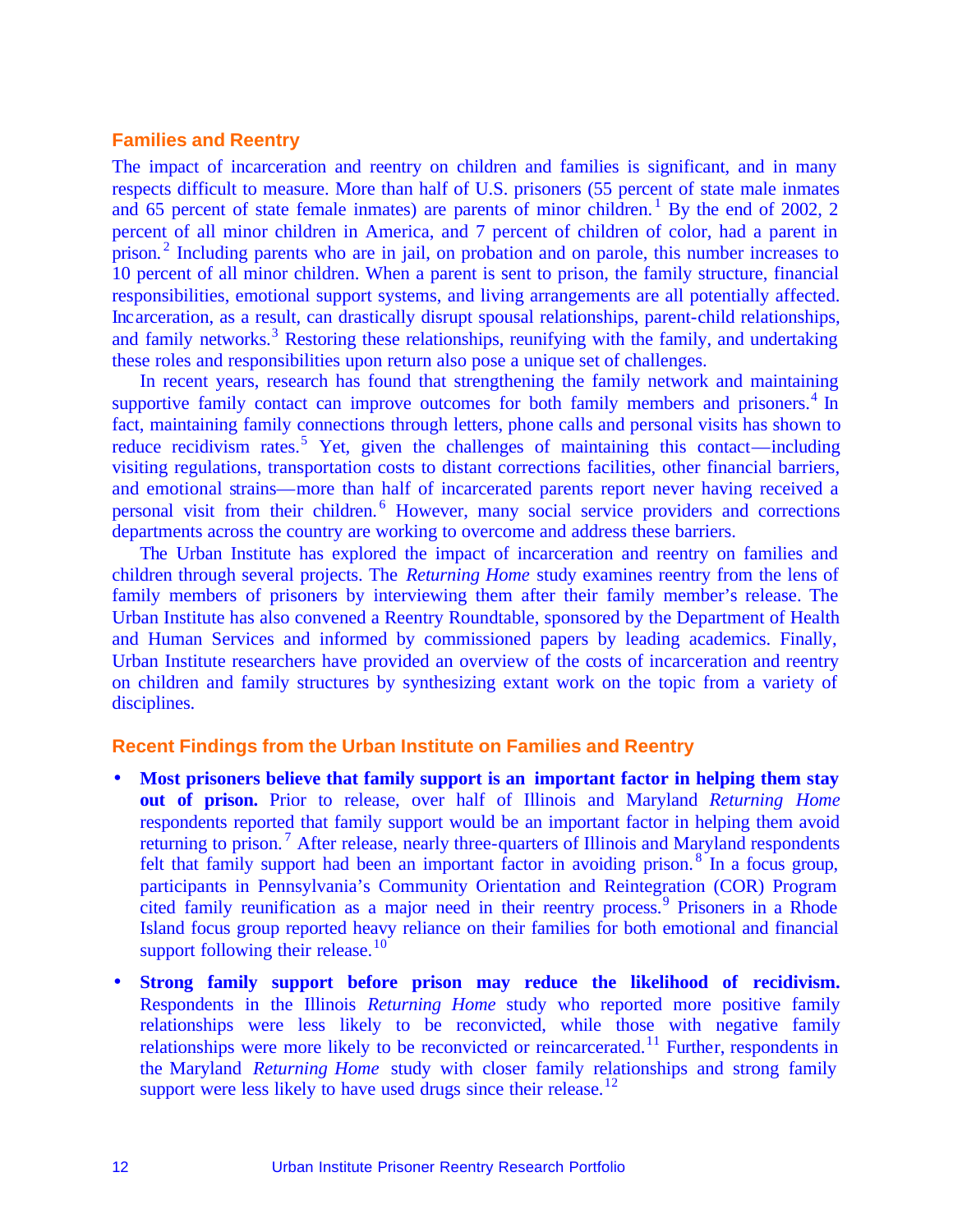- **While most prisoners have some regular contact with family members during their prison term, relatively few ever receive visits.** The vast majority of respondents in the Illinois *Returning Home* study reported having had at least some telephone or mail contact with family members and intimate partners.<sup>13</sup> However, only 13 percent of respondents had in-person contact with family members or children, and 29 percent had visits from partners.<sup>14</sup>
- **One of the greatest challenges to maintaining contact with incarcerated family members is the distant location of the prison.** Three-quarters of family members identified by respondents in the Illinois *Returning Home* sample reported that it was a challenge to stay in touch with their incarcerated family members because the prison was located too far away.<sup>15</sup> For the two-thirds who did not visit their family members in prison, the median estimated travel time to the prison was four hours longer than those who visited, a possible indicator of why they did not visit.<sup>16</sup>
- **Close family relationships may improve employment outcomes for returning prisoners.**  Respondents in the Maryland *Returning Home* study who had closer family and intimate partner relationships and stronger family support were more likely to be employed after release.<sup>17</sup> In Illinois, respondents who had an intimate partner after release reported having been employed for more weeks on average (30 percent more) than those without a partner.<sup>18</sup>

<sup>&</sup>lt;sup>1</sup> Paige M. Harrison and Allen J. Beck, *Prisoners in 2001*, Bureau of Justice Statistics Bulletin NCJ 195189 (Washington, DC: U.S. Department of Justice, 2002).

<sup>2</sup> Christopher J. Mumola, *Incarcerated Parents and Their Children*, Bureau of Justice Statistics Special Report NCJ 182335 (Washington, DC: U.S. Department of Justice, 2000).

<sup>3</sup> Jeremy Travis, Elizabeth M. Cincotta, and Amy L. Solomon, *Families Left Behind: The Hidden Costs of Incarceration and Reentry* (Washington, DC: The Urban Institute, 2003).

<sup>4</sup> Eileen Sullivan, Milton Mino, Katherine Nelson, and Jill Pope, *Families as a Resource in Recovery from Drug Abuse: An Evaluation of La Bodega de la Familia* (New York: Vera Institute of Justice, 2002).

<sup>5</sup> Creasie F. Hairston, "Family Ties During Imprisonment: Do They Influence Future Criminal Activity?" *Federal Probation*  (1998): 48–52.

<sup>6</sup> Mumola, *Incarcerated Parents and Their Children*.

<sup>7</sup> Christy Visher, Vera Kachnowski, Nancy G. La Vigne, and Jeremy Travis, *Baltimore Prisoners' Experiences Returning Home*  (Washington, DC: The Urban Institute, 2004); Nancy G. La Vigne, Christy Visher, and Jennifer Castro, *Chicago Prisoners' Experiences Returning Home* (Washingt on, DC: The Urban Institute, 2004).

<sup>8</sup> La Vigne et al., *Chicago Prisoners' Experiences Returning Home*; Christy Visher, Nancy G. La Vigne, and Jeremy Travis, *Returning Home: Understanding the Challenges of Prisoner Reentry (Maryland Pilot Study: Findings from Baltimore)*  (Washington, DC: The Urban Institute, 2003).

<sup>&</sup>lt;sup>9</sup> Nancy G. La Vigne and Sarah Lawrence, *Process Evaluation of the Pennsylvania Community Orientation and Reintegration (COR) Program* (Washington, DC: The Urban Institute, 2002).

<sup>10</sup> Nancy G. La Vigne and Samuel J. Wolf, with Jesse Jannetta, *Voices of Experience: Focus Group Findings on Prisoner Reentry in the State of Rhode Island* (Washington, DC: The Urban Institute, 2004).

<sup>11</sup> La Vigne et al., *Chicago Prisoners' Experiences Returning Home*.

<sup>12</sup> Visher et al., *Baltimore Prisoners' Experiences Returning Home*.

<sup>&</sup>lt;sup>13</sup> Nancy G. La Vigne, Rebecca L. Naser, Lisa R. Brooks, and Jennifer Castro, "Examining the Effect of Incarceration and In-Prison Family Contact on Prisoners' Family Relationships," *Journal of Contemporary Criminal Justice* 21, no. 4 (2005): 1–22. <sup>14</sup> Ibid.

<sup>&</sup>lt;sup>15</sup> Rebecca L. Naser and Christy A. Visher, "Family Members' Experiences with Incarceration and Reentry" (forthcoming). <sup>16</sup> Ibid.

<sup>17</sup> Visher et al., *Returning Home*.

<sup>18</sup> La Vigne et al., *Chicago Prisoners' Experiences Returning Home*.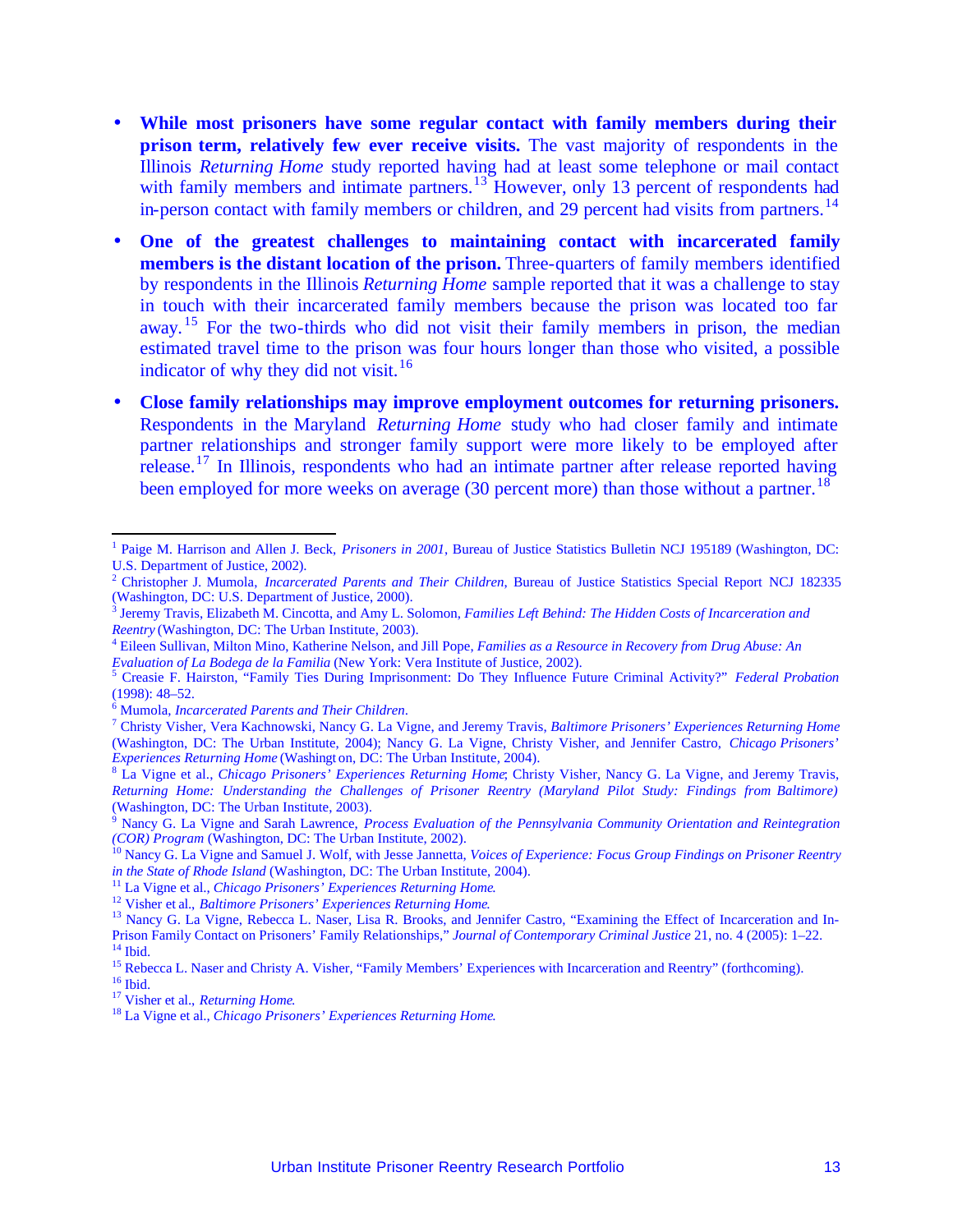#### **Communities and Reentry**

Released prisoners are returning in relatively high concentrations to a small number of communities in America's urban centers,<sup>1</sup> thereby having a profound—and disproportionate impact on community life, family networks, and social capital in these neighborhoods. Social and economic disadvantage often characterize these communities, compounding the challenges and burdens that this population brings to bear when they return home.<sup>2</sup> Research also suggests that high rates of incarceration and reentry of community residents through the revolving door of the criminal justice system may further destabilize these communities.<sup>3</sup>

The Urban Institute has mapped concentrations of prisoner reentry in several states and communities across the country. As a provider of research and technical assistance to the National Governors Association Reentry Policy Academy as well as through the *Returning Home* study, the Urban Institute has mapped the reentry to communities in Massachusetts, Michigan, New Jersey, Idaho, Georgia, Virginia, Maryland, Illinois, Ohio, and Texas. The Urban Institute also established the Reentry Mapping Network, a partnership among 12 communitybased organizations to create community change through the mapping and analysis of neighborhood-level data related to reentry and community well-being. To examine both the impact of reentry on communities and the role of communities in a prisoner's reintegration process, the *Returning Home* study involves interviews with returning prisoners, focus groups with members of communities that are home to large concentrations of returning prisoners, and interviews with stakeholders involved in reentry activities at the community and city levels. The Urban Institute has also convened a Reentry Roundtable exploring the role of community institutions, such as faith-based organizations and local businesses, in prisoner reentry.

#### **Recent Findings from the Urban Institute on Communities and Reentry**

- **A relatively large number of prisoners return to a small number of cities in each state.** For example, Chicago and Baltimore received more than half of prisoners returning to Illinois and Maryland, respectively, in 2001.<sup>4</sup> Houston received a quarter of all prisoners returning to Texas.<sup>5</sup> In 2002, 2 of New Jersey's 21 counties accounted for nearly a third of returning prisoners.<sup>6</sup> In 2002, more than one-third (37 percent) of adult prisoners returned to 2 of Massachusetts's 14 counties.<sup>7</sup> Five of Idaho's 44 counties accounted for 73 percent of returning prisoners.<sup>8</sup>
- **Returning prisoners are often clustered in a few neighborhoods within those cities.** In 2001, 8 percent of Chicago communities (6 of 77) accounted for 34 percent of all prisoners returning to Chicago.<sup>9</sup> Thirty-six percent of respondents in the Maryland *Returning Home* study returned to 11 percent of Baltimore communities (6 of 55).<sup>10</sup> In 2002, almost half of adult prisoners returning to Suffolk County, Massachusetts, returned to just 10 percent of Boston's 630 block groups.<sup>11</sup> In Virginia, about half of all prisoners returning to Richmond in 2002 returned to 15 percent of the city's 163 block groups.<sup>12</sup> In 2003, 7 percent of the Zip Codes (8 of 115) in Wayne County, Michigan, all of which are located in the city of Detroit, accounted for 41 percent of all prisoners released to parole in Michigan.<sup>13</sup>
- **High levels of social and economic disadvantage often characterize the communities to which prisoners return.** The Chicago, Baltimore, Cleveland, and Houston communities that are home to the greatest concentrations of released prisoners have above-average rates of unemployment, female-headed households, and families living below the federal poverty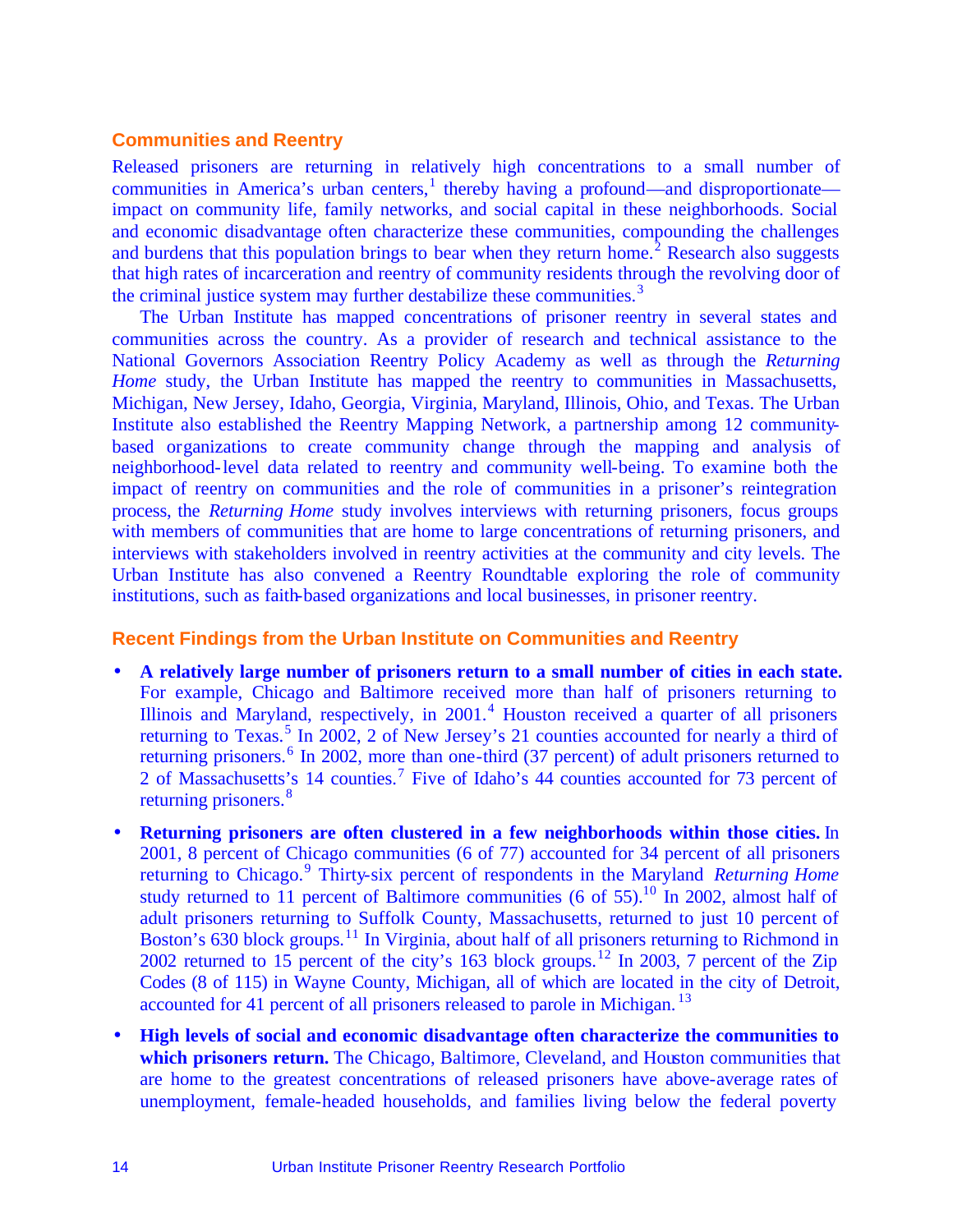level. <sup>14</sup> In Virginia, New Jersey, and Massachusetts, the cities to which the greatest percent of prisoners return have poverty rates more than twice that of the state as a whole and are characterized by higher than average levels of unemployment and female-headed households. $15$ 

- **Prisoners do not necessarily return to the communities from which they came.** About half of *Returning Home* respondents who returned to Chicago and Baltimore did not return to the neighborhood in which they lived prior to incarceration.<sup>16</sup> These respondents reported that the principal reasons for relocation were either to avoid problems in their old neighborhood or because their families had moved.<sup>17</sup>
- **Former prisoners who relocate after they are released tend to move to neighborhoods similar to the ones they left.** Illinois *Returning Home* findings show that prisoners who move at least once in the two years after their release move to neighborhoods with similar socioeconomic characteristics as the ones they left.<sup>18</sup>
- **Prisoners returning to neighborhoods perceived to be unsafe and lacking in social capital are at greater risk of recidivism.** Illinois *Returning Home* respondents who viewed their communities as safe and good places to live were much less likely to return to prison and more likely to be employed than those who reported their communities were unsafe or characterized by low social capital.<sup>19</sup> In addition, those who felt that drug selling was a problem in their neighborhood were more likely to have engaged in substance use after release than those living in neighborhoods where drug selling was not perceived to be a problem. <sup>20</sup>

- <sup>2</sup> Nancy G. La Vigne and Vera Kachnowski, *A Portrait of Prisoner Reentry in Maryland* (Washington, DC: The Urban Institute, 2003); Nancy G. La Vigne and Cynthia A. Mamalian, *A Portrait of Prisoner Reentry in Illinois* (Washington, DC: The Urban Institute, 2003); Nancy G. La Vigne and Gillian L. Thompson, *A Portrait of Reentry in Ohio* (Washington, DC: The Urban Institute, 2003).
- <sup>3</sup>Todd R. Clear, Dina R. Rose, and J. Ryder, "Incarceration and the Community: The Problem of Removing and Returning Offenders,"

<sup>&</sup>lt;sup>1</sup> James P. Lynch and William J. Sabol, *Prisoner Reentry in Perspective* (Washington, DC: The Urban Institute, 2001).

*Crime and Delinquency* 47, no. 3 (2001): 335–51. 4 La Vigne and Kachnowski, *A Portrait of Prisoner Reentry in Maryland*; La Vigne and Mamalian, *A Portrait of Prisoner Reentry in Illinois*.

<sup>5</sup> Jamie Watson, Amy L. Solomon, Nancy G. La Vigne, and Jeremy Travis with Meagan Funches and Barbara Parthasarathy, *A Portrait of Prisoner Reentry in Texas* (Washington, DC: The Urban Institute, 2004). 6 Jeremy Travis, Sinead Keegan, Eric Cadora, with Amy Solomon and Charles Swartz, *A Portrait of Prisoner Reentry in New Jersey*

<sup>(</sup>Washington, DC: The Urban Institute, 2003).

Lisa E. Brooks, Amy L. Solomon, Sinead Keegan, Rhiana Khol, and Lori Lahue, *Prisoner Reentry in Massachusetts* (Washington, DC: The Urban Institute, 2005).

<sup>8</sup> Nancy G. La Vigne, Cynthia A. Mamalian, Gillian Thompson, and Jamie Watson, *Prisoner Reentry in Idaho* (Washington, DC: The Urban Institute, 2004).

<sup>9</sup> La Vigne and Mamalian, *A Portrait of Prisoner Reentry in Illinois*.

<sup>&</sup>lt;sup>10</sup>Christy Visher, Nancy G. La Vigne, and Jeremy Travis, *Returning Home: Understanding the Challenges of Prisoner Reentry (Maryland Pilot Study: Findings from Baltimore)* (Washington, DC: The Urban Institute, 2003).

<sup>11</sup> Brooks et al., *Prisoner Reentry in Massachusetts*.

<sup>12</sup> Sinead Keegan and Amy L. Solomon, *Prisoner Reentry in Virginia* (Washington, DC: The Urban Institute, 2004).

<sup>13</sup> Amy L. Solomon and Gillian L. Thompson with Sinead Keegan, *Prisoner Reentry in Michigan* (Washington, DC: The Urban Institute, 2004). <sup>14</sup> La Vigne and Mamalian, *A Portrait of Prisoner Reentry in Illinois*; La Vigne and Kachnowski, *A Portrait of Prisoner Reentry in* 

*Maryland*; La Vigne and Thompson, *A Portrait of Reentry in Ohio*; Watson et al., *A Portrait of Prisoner Reentry in Texas*.

<sup>15</sup> Keegan and Solomon, *Prisoner Reentry in Virginia*; Travis et al., *A Portrait of Prisoner Reentry in New Jersey*; Brooks et al., *Prisoner Reentry in Massachusetts*. <sup>16</sup> Visher and Farrell, *Chicago Communities and Prisoner Reentry*; Christy Visher, Vera Kachnowski, Nancy G. La Vigne, and Jeremy

Travis, *Baltimore Prisoners' Experiences Returning Home* (Washington, DC: The Urban Institute, 2004).  $'$  Ibid.

<sup>&</sup>lt;sup>18</sup> Nancy G. La Vigne and Barbara Parthasarathy, *Returning Home Illinois Policy Brief: Prisoner Reentry and Residential Mobility* 

<sup>(</sup>Washington, DC: The Urban Institute, 2005). <sup>19</sup> Christy Visher and Jill Farrell, *Chicago Communities and Prisoner Reentry* (Washington, DC: The Urban Institute, 2005).  $20$  Ibid.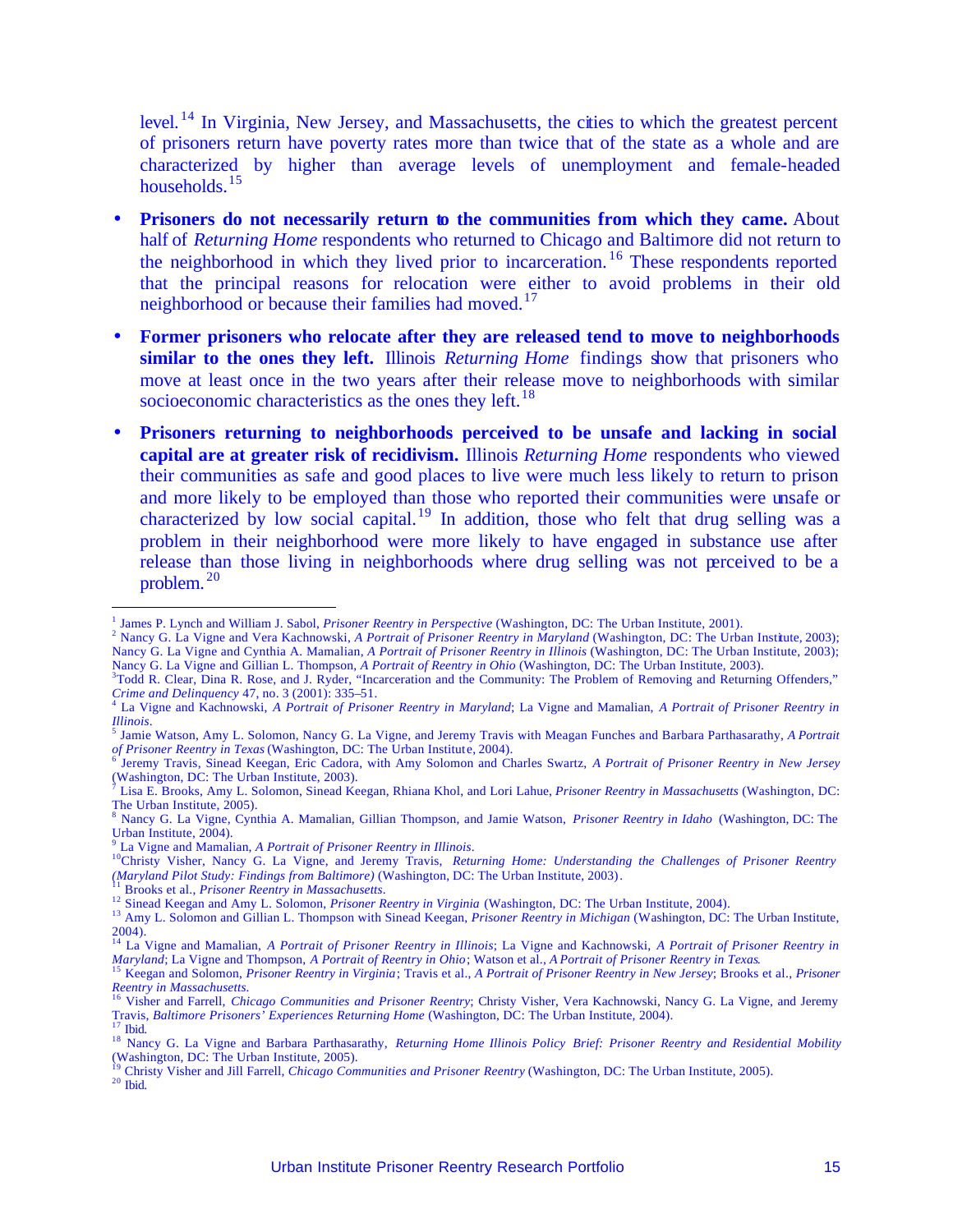#### **Public Safety and Reentry**

Given the significant rates at which former prisoners recidivate, prisoner reentry presents a tremendous pubic safety dilemma. The Bureau of Justice Statistics estimates that within three years of release, more than two-thirds of prisoners are rearrested for a new crime—most within the first year out of prison. Forty-seven percent of all releasees are reconvicted for a new crime and more than half are reincarcerated for a new crime or parole violation.<sup>1</sup> Released prisoners make a substantial contribution to new crime; one study estimates that recent prison releasees account for about one-fifth of all adult arrests made by police.<sup>2</sup> This statistic likely understates the proportion of new crime for which former inmates are responsible because it includes neither those reentering from jails nor former prisoners who have been in the community for more than three years.

In 2004, the Urban Institute convened a Reentry Roundtable to explore the links between prisoner reentry and community policing in the context of enhancing public safety. As part of that project, researchers conducted a scan of police reentry partnerships to identify innovative reentry strategies underway across the country. The *Returning Home* study also examines the relationship between recidivism and other factors, such as criminal and employment histories, substance use, and family relationships. In addition, researchers at the Urban Institute edited a collected volume on the topic that looks broadly at public safety and other dimensions of prisoner reentry.

#### **Recent Findings from the Urban Institute on Public Safety and Reentry**

- **Most returning prisoners have extensive criminal histories.** Most *Returning Home* respondents (between 80 and 87 percent) had at least one prior conviction, and at least twothirds had previously served time in prison.<sup>3</sup> In Massachusetts, all but 1 percent of prisoners released from the Department of Correction in 2002 had been previously incarcerated in a Massachusetts state or county facility.<sup>4</sup> Between 1996 and 2003, almost 80 percent of the individuals who were admitted and released to the Philadelphia Prison System had been previously incarcerated there.<sup>5</sup>
- **A substantial number of released prisoners are reconvicted or rearrested for new crimes, many within the first year after release.** Illinois *Returning Home* findings show that one-fifth (22 percent) of released prisoners were reconvicted for a new crime within 11 months of release, and nearly one-third (31 percent) were returned to prison on a new sentence or parole revocation within 13 months of release.<sup>6</sup> Maryland *Returning Home* findings show that within 6 months of release, roughly one-third (32 percent) had been rearrested for at least one new crime, 10 percent had been reconvicted for a new crime, and 16 percent had been reconfined to prison or jail for a new crime conviction or technical violation.<sup>7</sup>
- **Those with substance use histories and who engage in substance use after release are at a high risk to recidivate.** *Returning Home* respondents who were rearrested after release had more extensive criminal and substance use histories and were more likely to have used drugs before prison as well as after release.<sup>8</sup>
- **High crime areas are not always the same areas as those to which the highest numbers of prisoners are returning.** Many neighborhoods that receive high concentrations of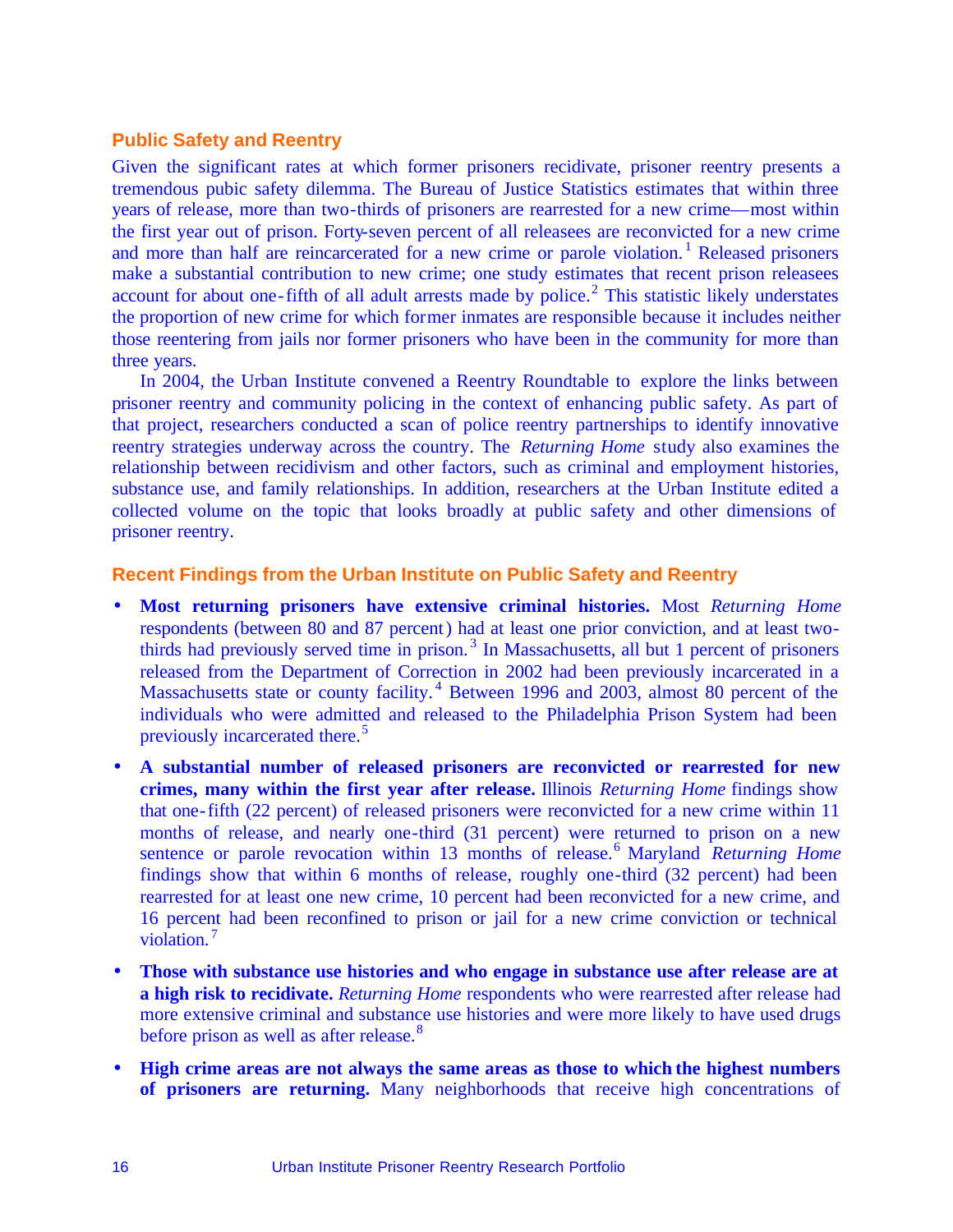returning prisoners have more moderate crime rates than the regional average. In Baltimore, for example, three of the six communities that received the highest number of returning prisoners in 2001 had Part I crime rates<sup>9</sup> lower than the citywide average.<sup>10</sup> In Cleveland, three of the five communities that received the highest number of returning prisoners in 2001 had Part I crime rates lower than the citywide average.<sup>11</sup> Most of the areas in Virginia to which the largest numbers of prisoners return experience over a third fewer crimes per 1,000 residents than the areas with the highest concentrations of crime.<sup>12</sup> Still, some communities with high rates of returning prisoners also have high crime rates. In Chicago, all but one of the six neighborhoods that receive the highest concentrations of returning prisoners have crime rates higher than the citywide average. $13$ 

<sup>&</sup>lt;sup>1</sup> Patrick A. Langan and David Levin, *Recidivism of Prisoners Released in 1994*, Bureau of Justice Statistics Special Report NCJ 193427 (Washington, DC: U.S. Department of Justice, 2002).

<sup>2</sup> Richard Rosenfeld, Joel Wallman, and Robert .J. Fornango, "The Contribution of Ex-Prisoners to Crime Rates," in *Prisoner Reentry and Public Safety in America*, edited by Jeremy Travis and Christy Visher (New York: Cambridge University Press, 2005).

<sup>3</sup> Christy Visher, Vera Kachnowski, Nancy G. La Vigne and Jeremy Travis, *Baltimore Prisoners' Experiences Returning Home*  (Washington, DC: The Urban Institute, 2004); Nancy G. La Vigne, Christy Visher, and Jennifer Castro, *Chicago Prisoners' Experiences Returning Home* (Washington, DC: The Urban Institute, 2004); Nancy G. La Vigne and Vera Kachnowski, *Texas Prisoners' Reflections on Returning Home* (Washington, DC: The Urban Institute, 2005); Christy Visher, Demelza Baer, and Rebecca Naser, *Ohio Prisoners' Reflections on Returning Home* (Washington, DC: The Urban Institute, 2005).

<sup>4</sup> Lisa E. Brooks, Amy L. Solomon, Sinead Keegan, Rhiana Khol, and Lori Lahue, *Prisoner Reentry in Massachusetts* (Washington, DC: The Urban Institute, 2005).<br>
<sup>5</sup> John Boman, Michael Kane, Emily Turn

John Roman, Michael Kane, Emily Turner, and Beverly Frazier, *Instituting Lasting Reforms for Prisoner Reentry in Philadelphia* (Washington, DC: The Urban Institute, 2005).

<sup>6</sup> La Vigne et al., *Chicago Prisoners' Experiences Returning Home*.

<sup>7</sup> Visher et al., *Baltimore Prisoners' Experiences Returning Home*.

<sup>8</sup> La Vigne et al., *Chicago Prisoners' Experiences Returning Home*; Visher et al., *Baltimore Prisoners' Experiences Returning Home*.

<sup>&</sup>lt;sup>9</sup> The Federal Bureau of Investigation defines Part I offenses as murder and non-negligent manslaughter, forcible rape, robbery, aggravated assault, burglary, larceny-theft, motor vehicle theft, and arson.

<sup>10</sup> Nancy G. La Vigne and Vera Kachnowski, *A Portrait of Prisoner Reentry in Maryland* (Washington, DC: The Urban Institute, 2003).

<sup>11</sup> Nancy G. La Vigne and Gillian L. Thompson, *A Portrait of Reentry in Ohio* (Washington, DC: The Urban Institute, 2003).

<sup>&</sup>lt;sup>12</sup> Sinead Keegan and Amy L. Solomon, *Prisoner Reentry in Virginia* (Washington, DC: The Urban Institute, 2004).

<sup>13</sup> Nancy G. La Vigne and Cynthia A. Mamalian, *A Portrait of Prisoner Reentry in Illinois*, (Washington, DC: The Urban Institute, 2003).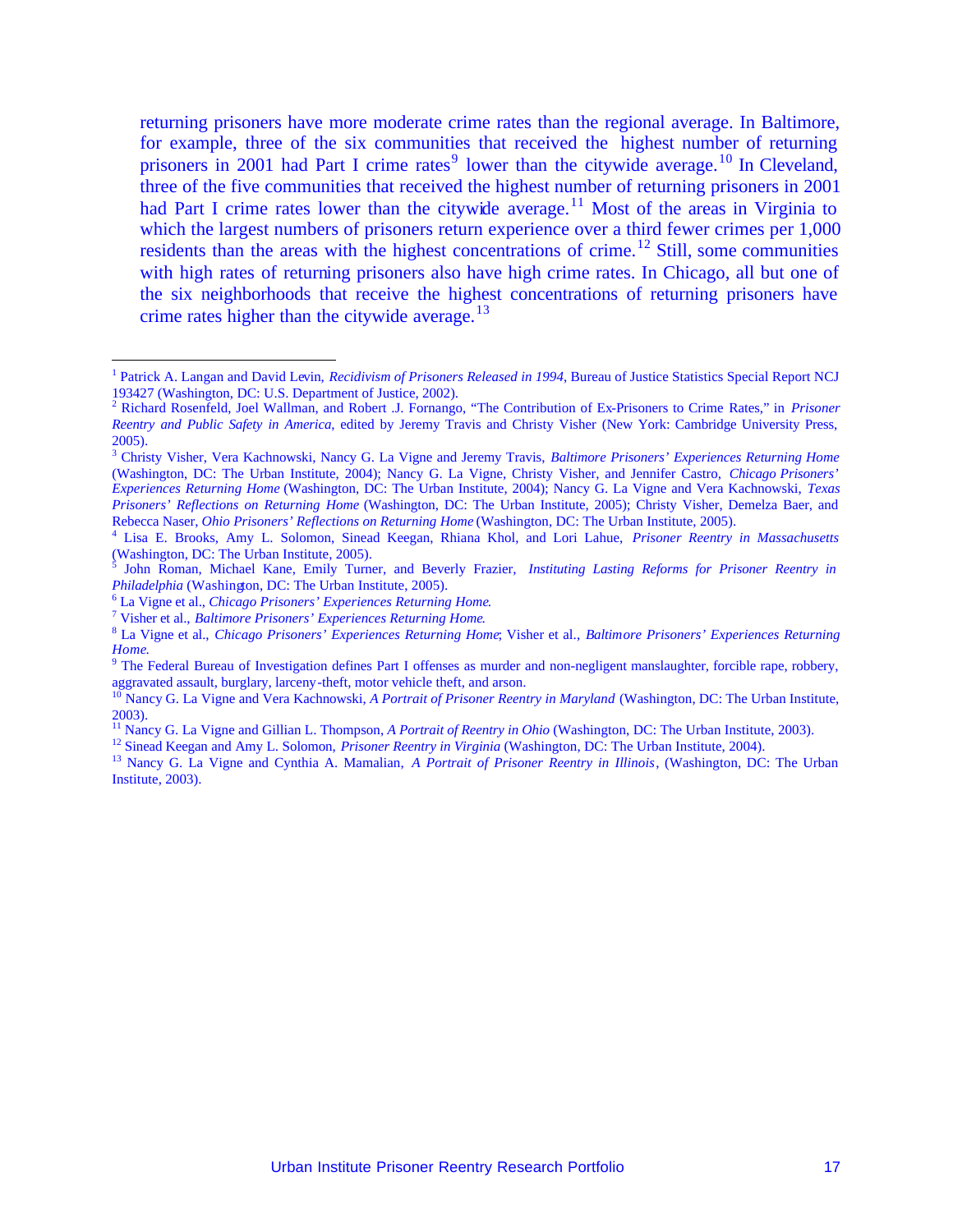#### **Community Supervision and Reentry**

Nationwide, the vast majority (about 80 percent) of released prisoners are subject to a period of supervision in the community. There are now 765,000 released prisoners on parole, up from  $220,000$  in 1980.<sup>1</sup> Resources have not kept pace with this increase. Most supervision officers are responsible for 70 parolees, about twice the volume experts recommend.<sup>2</sup> Large numbers of parolees return to prison for new crimes or technical violations of their parole and account for 35 percent of new prison admissions nationally. While trends in community supervision are measured on a national level, there is extensive variation in release decisions and supervision practices across states.<sup>3</sup>

Using the data from the landmark Bureau of Justice Statistics recidivism study, Urban Institute researchers compared prisoners released to parole supervision with those released without supervision in order to assess whether postrelease supervision affects arrest outcomes. The *Returning Home* study also examines community supervision via the expectations and experiences of prisoners who have been released to community supervision. In addition, Urban Institute staff used Bureau of Justice Statistics data to examine various aspects of parole in all U.S. states.

#### **Recent Findings from the Urban Institute on Community Supervision and Reentry**

- **Nationally, parole violation rates have increased substantially over the past 25 years, and in many states, violators account for a significant number and share of state prison admissions.** The number of people returned to state prison for a parole violation increased sevenfold in the last two decades, from  $27,000$  in  $1980$  to  $203,000$  in  $2000$ .<sup>4</sup> Further, parole violators, who accounted for 17 percent of state prison admissions in 1980, accounted for over one-third of all admissions in  $2000$ .<sup>5</sup> In 2002, more than 40 percent of prison admissions in Virginia and Georgia were the result of probation or parole violations.<sup>6</sup>
- **A significant share of prisoners is serving time in prison or state jail for parole or probation violations.** *Returning Home* findings show that about 4 in 10 respondents in Texas and Ohio had been serving their current term in prison or state jail because of a parole or probation violation.<sup>7</sup> Of prisoners released in New Jersey in 2002, 39 percent were incarcerated for a violation of parole.<sup>8</sup>
- **Many prisoners believe that it will be easy to avoid a parole violation after release.** The majority of *Returning Home* respondents (between 77 and 81 percent) believed it would be easy to avoid a parole violation.<sup>9</sup> Nearly 60 percent of prisoners surveyed in the Philadelphia Prison System believed it would be *very easy* or *pretty easy* to avoid a parole or probation violation upon release.<sup>10</sup>
- **Individuals released to supervision generally have high expectations and respect for their parole or probation officers (POs); however, their expectations are not always realistic.** Prior to release, the vast majority of *Returning Home* respondents (between 82 and 87 percent) expected their PO to be helpful with their transition to the community.<sup>11</sup> And after release, while nearly all *Returning Home* respondents in Illinois and Maryland believed that their PO acted professionally and treated them with respect, only half reported that their PO had actually been helpful in their transition from prison.<sup>12</sup>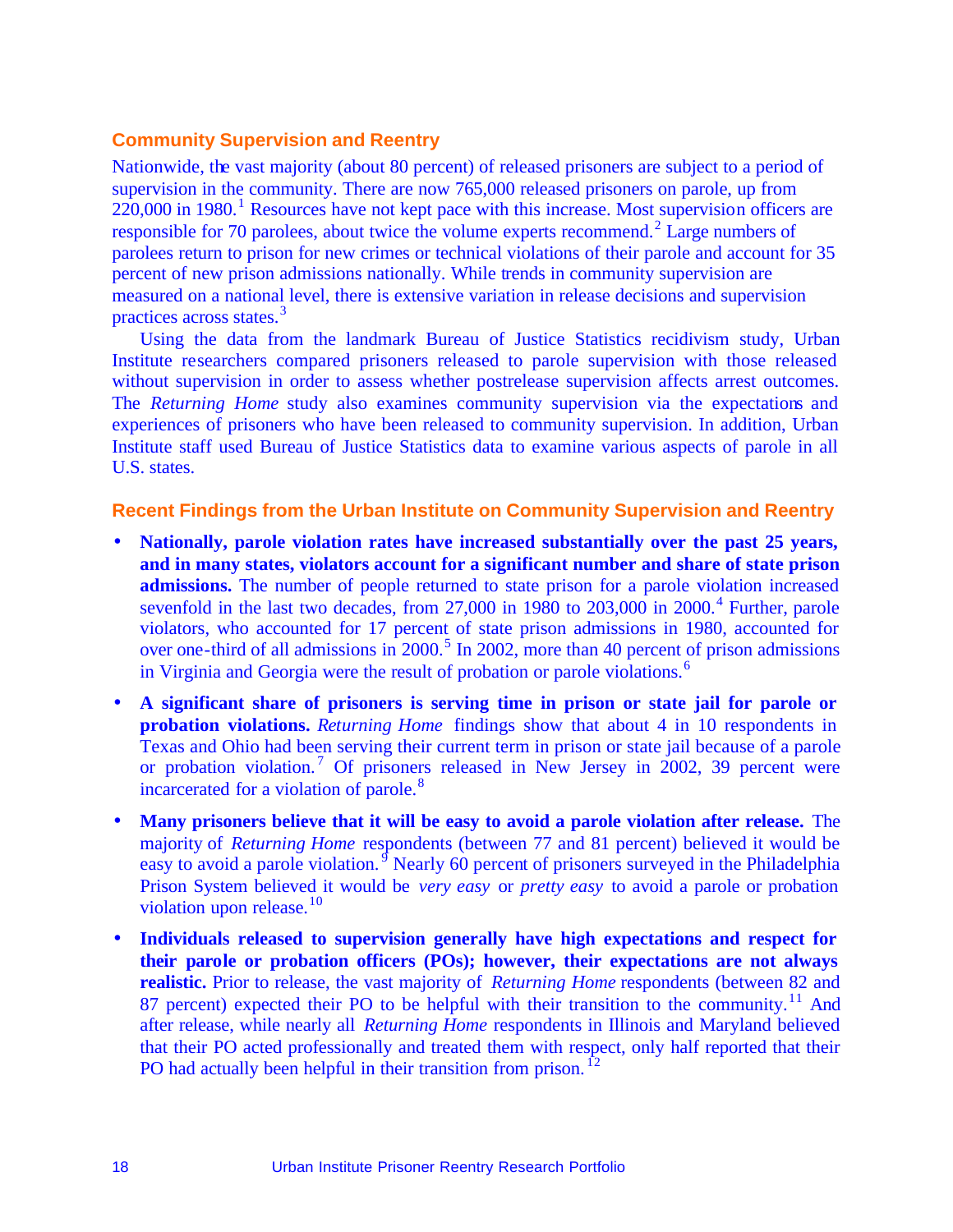• **Parole supervision appears to have little effect on the rearrest rates of released prisoners in some large states.** A study of 14 states indicates that mandatory parolees, the largest share of released prisoners, fare no better on supervision than similar prisoners released without supervision in terms of rearrest outcomes. Parolees released by a parole board were less likely to be rearrested; yet when taking into account personal characteristics and criminal histories, this difference narrows to about 4 percentage points. Despite this general finding, females, individuals with fewer prior arrests, public order offenders, and those in prison for technical violations were less likely to be rearrested if supervised after release.<sup>13</sup>

<sup>&</sup>lt;sup>1</sup> Lauren E. Glaze and Seri Palla, *Probation and Parole in the United States*, 2004, Bureau of Justice Statistics Bulletin NCJ 210676 (Washington, DC: U.S. Department of Justice, 2005).

<sup>2</sup> Joan Petersilia, *When Prisoners Come Home: Parole and Prisoner Reentry* (New York: Oxford University Press, 2003).  $3$  Ibid.

<sup>4</sup> Jeremy Travis and Sarah Lawrence, *Beyond the Prison Gates: The State of Parole in America* (Washington, DC: The Urban Institute, 2002).

<sup>5</sup> Ibid.

<sup>6</sup> Sinead Keegan and Amy L. Solomon, *Prisoner Reentry in Virginia* (Washington, DC: The Urban Institute, 2004); Nancy G. La Vigne and Cynthia A. Mamalian, *Prisoner Reentry in Georgia* (Washington, DC: The Urban Institute, 2004).

<sup>7</sup> Nancy G. La Vigne and Vera Kachnowski, *Texas Prisoners' Reflections on Returning Home* (Washington, DC: The Urban Institute, 2005); Christy Visher, Demelza Baer, and Rebecca Naser, *Ohio Prisoners' Reflections on Returning Home* (Washington, DC: The Urban Institute, 2005).

<sup>8</sup> Jeremy Travis, Sinead Keegan, and Eric Cadora with Amy Solomon and Charles Swartz, *A Portrait of Prisoner Reentry in New Jersey* (Washington, DC: The Urban Institute, 2003).

<sup>9</sup> Christy Visher, Nancy G. La Vigne, and Jeremy Travis, *Returning Home: Understanding the Challenges of Prisoner Reentry (Maryland Pilot Study: Findings from Baltimore)* (Washington, DC: The Urban Institute, 2003); Nancy La Vigne, Christy Visher, and Jennifer Castro, *Chicago Prisoners' Experiences Returning Home* (Washington, DC: The Urban Institute, 2004); La Vigne and Kachnowski, *Texas Prisoners' Reflections on Returning Home*; Visher et al., *Ohio Prisoners' Reflections on Returning Home*.

<sup>10</sup> John Roman, Michael Kane, Emily Turner, and Beverly Frazier, *Instituting Lasting Reforms for Prisoner Reentry in Philadelphia* (Washington, DC: The Urban Institute, 2005).

<sup>11</sup> Visher et al., *Returning Home*; La Vigne et al., *Chicago Prisoners' Experiences Returning Home*; La Vigne and Kachnowski, *Texas Prisoners' Reflections on Returning Home*; Visher et al., *Ohio Prisoners' Reflections on Returning Home*.

<sup>12</sup> Visher et al., *Returning Home*; La Vigne et al., *Chicago Prisoners' Experiences Returning Home*.

<sup>13</sup> Amy L. Solomon, Vera Kachnowski, and Avinash Bhati, *Does Parole Work?: Analyzing the Impact of Postprison Supervision on Rearrest Outcomes* (Washington, DC: The Urban Institute, 2005).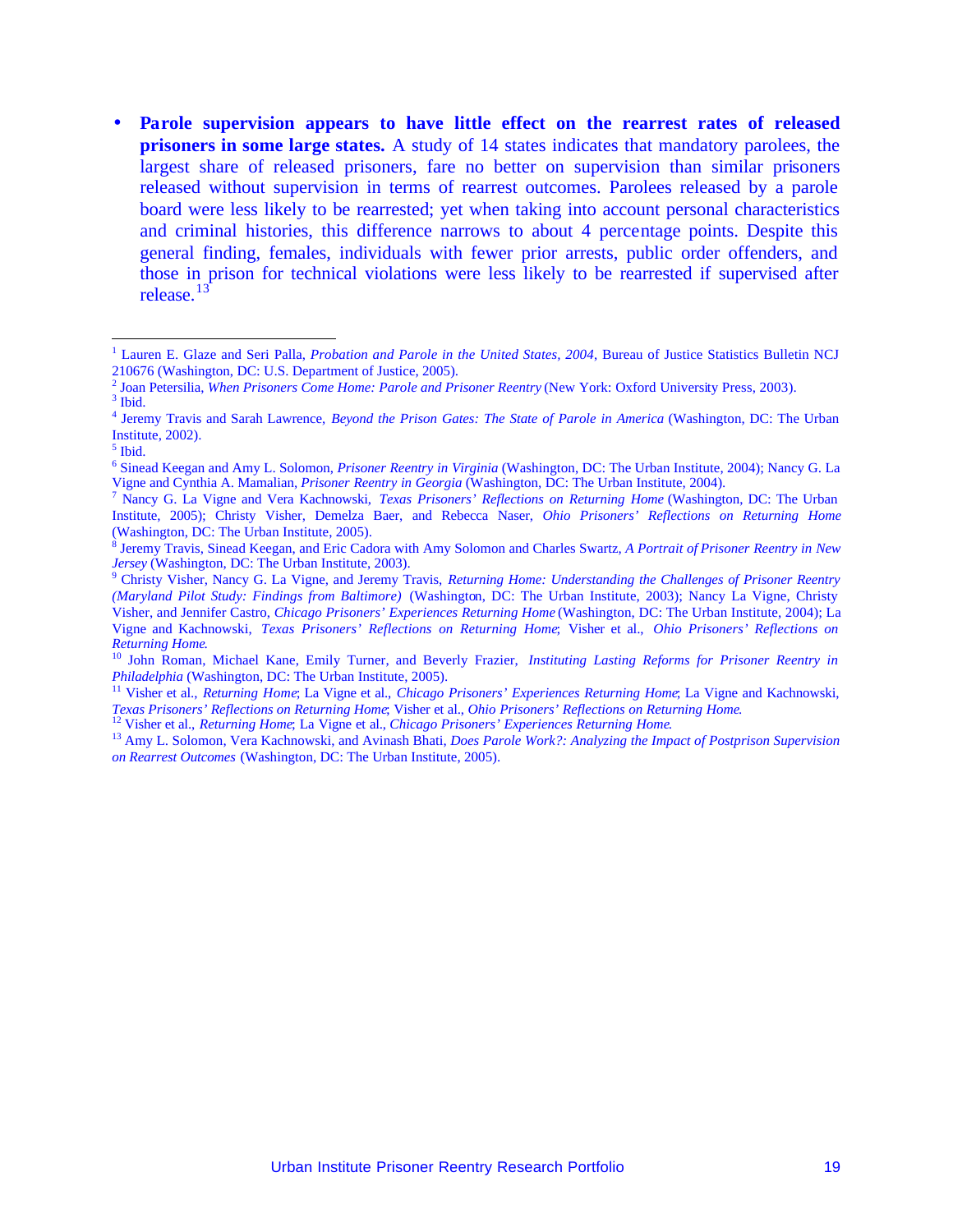#### **Strategic Partnerships and Collaboration**

The Urban Institute has partnered with municipalities, state and federal agencies, communitybased organizations, and other groups to work toward developing innovative strategies to address the challenges of prisoner reentry. The Urban Institute's chief role in these endeavors is to develop an empirical base from which to frame the problem-solving efforts of these strategic partnerships. This section briefly highlights the key partnerships and collaborative efforts in which the Urban Institute has been engaged.

#### **Reentry Mapping Network**

Launched with the support of the Annie E. Casey Foundation, the Reentry Mapping Network (RMN) is a partnership among community-based organizations and the Urban Institute, designed to create community change through the mapping and analysis of neighborhood-level data related to reentry and community well-being. Following the successful model of the National Neighborhood Indicators Partnership, RMN partners use mapping to pinpoint neighborhoods that experience high concentrations of returning prisoners and to examine community capacity to address the challenges that prisoner reentry presents. These findings are used to inform and develop targeted responses to address reentry-related problems. They help corrections officials, community organizations, and service providers develop a better understanding of the dynamics and correlates of prisoner reentry at the local level; engage local stakeholders and practitioners in developing strategies to address reentry-related challenges; and facilitate greater coordination and collaboration among state and local agencies and organizations around this work. For more information on RMN publications, resources, and partners, visit the Justice Policy Center's Prisoner Reentry web site at http://www.urban.org/ Pressroom/prisonerreentry.cfm.

#### **National Governors Association Reentry Policy Academy**

The National Governors Association launched the Prisoner Reentry State Policy Academy in the summer of 2003. The goal of the Policy Academy is to help state governors and other state policymakers develop and implement prisoner reentry strategies to reduce costly recidivism rates. The Urban Institute provides research and technical assistance to inform the Academy's efforts and activities in the seven participating states: Rhode Island, Georgia, Idaho, Massachusetts, Michigan, New Jersey, and Virginia. In each of these states, Urban Institute researchers documented incarceration and release trends, characteristics of returning prisoners, release and supervision policies and practices, and the geographic distribution of released prisoners. These reports are presented in state portraits on reentry for each of the seven states and are available online at the Justice Policy Center (http://jpc.urban.org) and the National Governors Association (http://www.nga.org/center/reentry).

#### **Council of State Governments Re-Entry Policy Council**

The Urban Institute is one of 10 partners of the Re-Entry Policy Council (RPC), established in 2001 by the Council of State Governments (CSG) to assist state government officials with the growing number of people leaving prison and jail and returning to the community. The RPC is made up of key leaders and experts at the local, state, and national level, including criminal justice officials and practitioners; state legislators; workforce development, housing, health, mental health, and substance abuse officials; and service providers. The *Report of the Re -Entry Policy Council*, authored by CSG and the 10 project partners, provides recommendations for the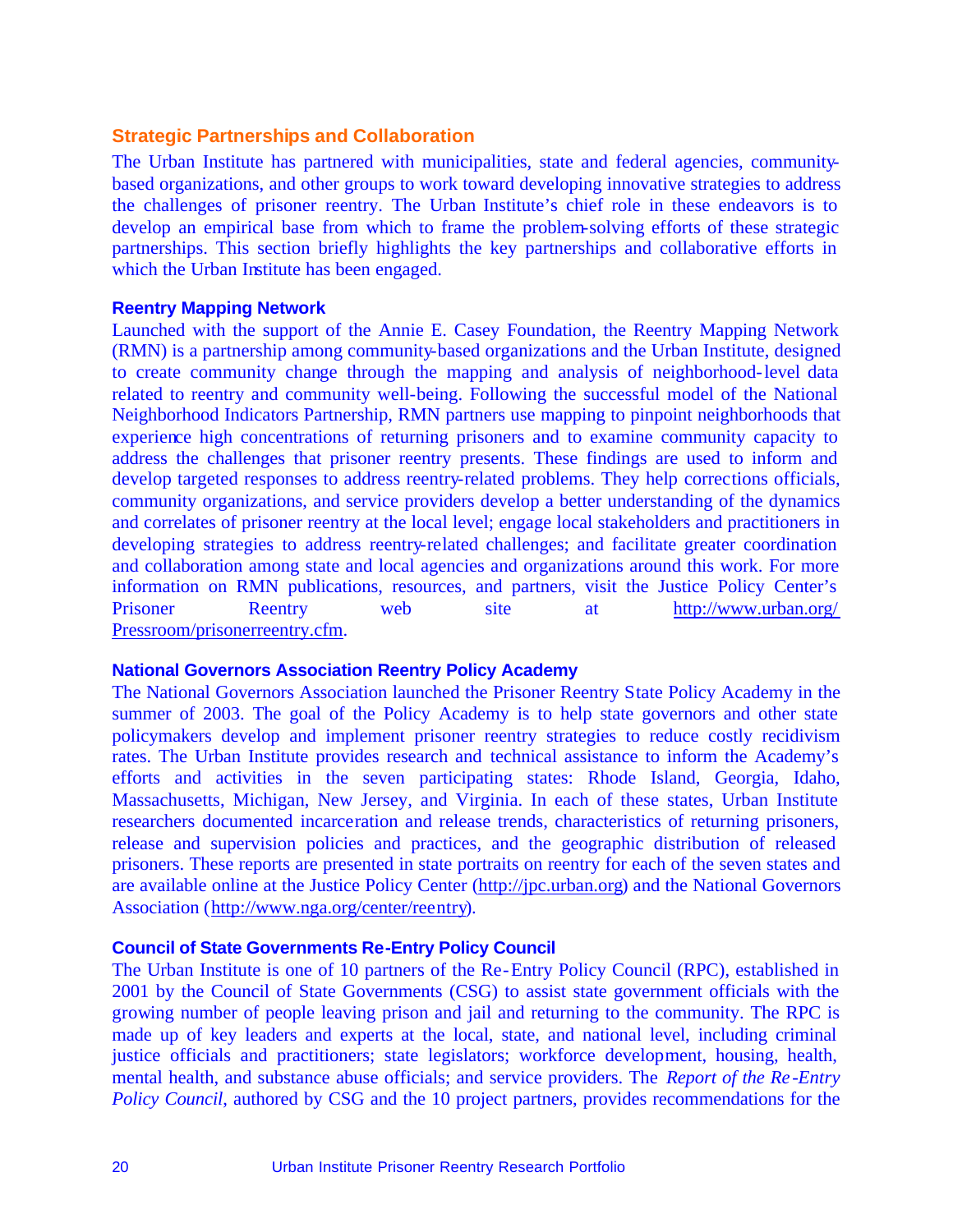safe and successful return of prisoners to the community, reflecting the common ground the Policy Council reached during a series of meetings. More information on the Reentry Policy Council and access to the full report is available at http://www.reentrypolicy.org.

#### **New Jersey Reentry Roundtable**

The New Jersey Institute for Social Justice and the New Jersey Public Policy Research Institute partnered with the Urban Institute to convene a Reentry Roundtable in October 2003. The Roundtable, followed by a series of topic-based meetings, examined the phenomenon of prisoner reentry in New Jersey and resulted in a strategic set of recommendations. The full report of the New Jersey Reentry Roundtable is available at http://www.njisj.org/reports/cominghome\_report.html.

#### **Philadelphia Reentry Roundtable**

To compliment their analysis of the Philadelphia Prison System population, the Urban Institute helped to develop a community-level roundtable on reentry. Using the same model developed by the Urban Institute at the national level, the Philadelphia Roundtable sought to gather policymakers, researchers, service providers, community members, and other key stakeholders to assess and develop a strategic response to the challenge of prisoner reentry in one Philadelphia neighborhood, Frankford. Unlike other Reentry Roundtables that sought broad policy objectives, the Frankford–Philadelphia Roundtable was intended to facilitate the development of interventions that resolve practical and logistical problems within a targeted community.

#### **Winston-Salem State University Center for Community Safety**

The Urban Institute has partnered with the Center for Community Safety to provide strategic assistance in addressing the reentry challenges in Winston-Salem, North Carolina. The Urban Institute first collaborated with the Center for Community Safety on three efforts to gain an understanding of the reentry issues in the Winston-Salem community: focus groups with former prisoners, asset maps of resources in the community, and a meeting of community members on the topic of prisoner reentry. The Center for Community Safety and the Urban Institute are currently working together on reentry efforts in federal Weed and Seed sites, and the Center has become a recent partner in the Urban Institute's Reentry Mapping Network. More information on the Center for Community Safety is available at http://www.wssu.edu/WSSU/ About/Partnerships/Center+for+Community+Safety.

#### **The Reentry Roundtable Series**

The Reentry Roundtable series is an ongoing forum that brings together accomplished academics, experienced practitioners, community leaders, policymakers, advocates, and former prisoners to push the envelope of research and practice. Since its inception in 2000, the Urban Institute has convened eight meetings of the Roundtable. To date, topics have covered prisoner reentry as it relates to employment, public health, youth development, public safety, housing and homelessness, and institutions of civil society, such as businesses and the faith community. The goal of the Roundtable series is to sharpen the nation's thinking on the issues of prisoner reintegration and to foster policy innovations that will improve outcomes for individuals, families, and communities. More information is available on the Justice Policy Center's Prisoner Reentry web site at http://www.urban.org/Pressroom/prisonerreentry.cfm.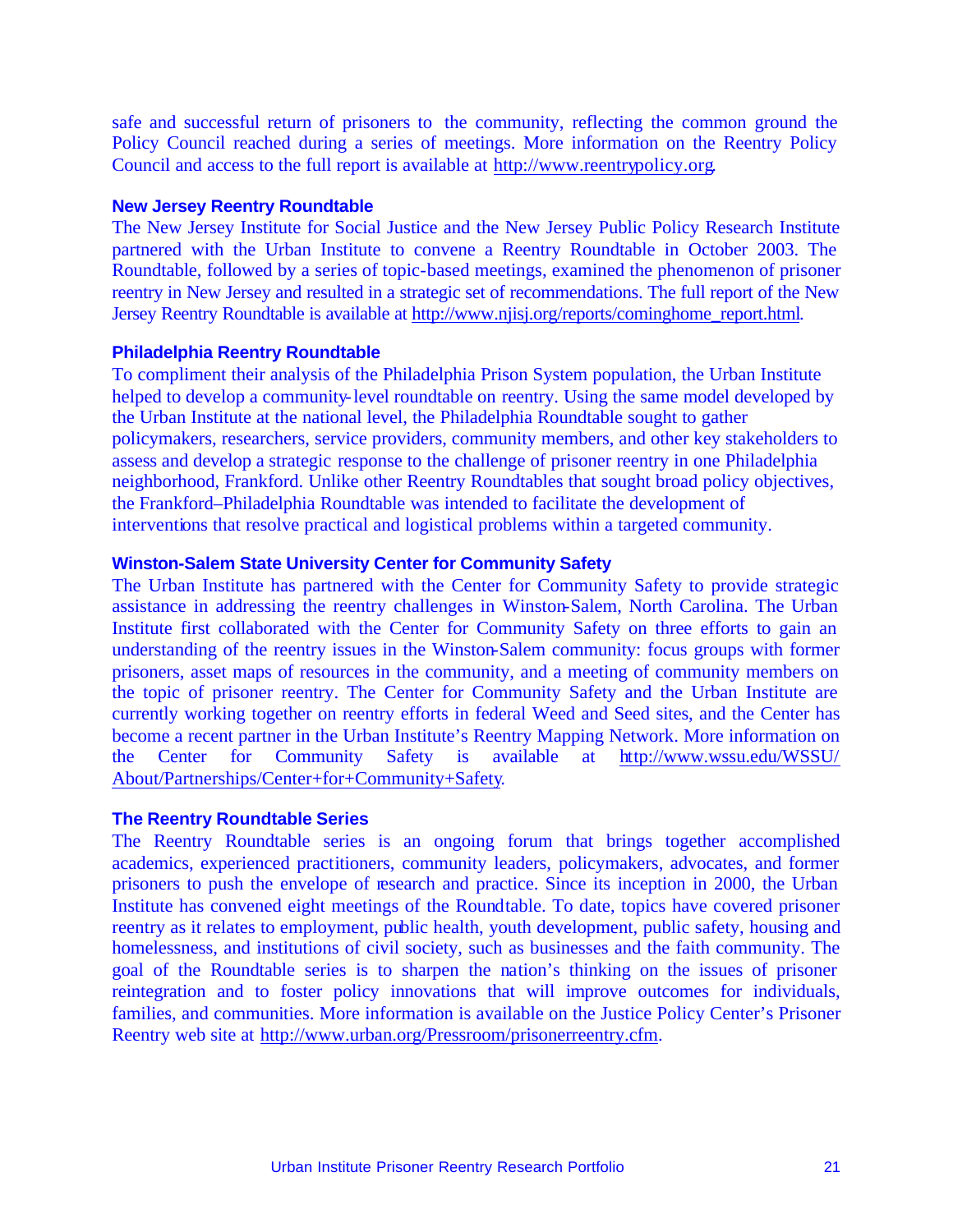#### **Select Prisoner Reentry Publications as of January 2006**

#### **PRIMARY RESEARCH**

*A Portrait of Prisoner Reentry in Maryland* (2003) http://www.urban.org/url.cfm?ID=410655 *A Portrait of Prisoner Reentry in Illinois* (2003) http://www.urban.org/url.cfm?ID=410662 *A Portrait of Prisoner Reentry in Texas* (2004) http://www.urban.org/url.cfm?ID=410972 *A Portrait of Prisoner Reentry in Ohio* (2003) http://www.urban.org/url.cfm?ID=410891 *Baltimore Prisoners' Reflections on Returning Home* (2004) *Baltimore Prisoners' Experiences Returning Home* (2004) http://www.urban.org/url.cfm?ID=310946 *Chicago Communities and Prisoner Reentry* (2005) http://www.urban.org/url.cfm?ID=311225 *Chicago Prisoners' Experiences Returning Home* (2004) http://www.urban.org/url.cfm?ID=311115 *Does Parole Work?: Analyzing the Impact of Post-prison Supervision on Rearrest Outcomes* (2005) http://www.urban.org/url.cfm?ID=311156 *Examining the Effect of Incarceration and In-Prison Family Contact on Prisoners' Family Relationships* (2005) Published in the November issue of the *Journal of Contemporary Criminal Justice Family Members' Experiences with Incarceration and Reentry* (forthcoming) *Illinois Prisoners' Reflections on Returning Home* (2003) http://www.urban.org/url.cfm?ID=310846 *In Need of Help: Experiences of Seriously Ill Prisoners Returning to Cincinnati* (2005) http://www.urban.org/url.cfm?ID=311155 *Instituting Lasting Reforms for Prisoner Reentry in Philadelphia* (2005) *Matching Drug Treatment to Those in Need: An Analysis of Correctional Service Delivery in Illinois and Ohio* (forthcoming) *Ohio Prisoners' Reflections on Returning Home* (2005) http://www.urban.org/url.cfm?ID=311272 *Returning Home Illinois Policy Brief: Health and Prisoner Reentry* (2005) http://www.urban.org/url.cfm?ID=311214 *Returning Home Illinois Policy Brief: Employment and Prisoner Reentry* (2005) http://www.urban.org/url.cfm?ID=311215 *Returning Home Illinois Policy Brief: Prisoner Reentry and Residential Mobility* (2005) http://www.urban.org/url.cfm?ID=311213 *Returning Home Illinois Policy Brief: Treatment Matching* (2005) http://www.urban.org/url.cfm?ID=311216 *Returning Home: Preliminary Findings From a Pilot Study of Soon-to-Be Released Prisoners in Maryland* (2003) Published in the Fall 2003 issue of Justice, Research and Policy *Returning Home: Understanding the Challenges of Prisoner Reentry (Maryland Pilot Study: Findings from Baltimore)* (2004) http://www.urban.org/url.cfm?ID=410974 *Texas Prisoners' Reflections on Returning Home* (2005) http://www.urban.org/url.cfm?ID=311247 *The Housing Landscape for Returning Prisoners in the District of Columbia* (forthcoming)

#### **EVALUATIONS**

| Case-Managed Reentry and Employment: Lessons From the Opportunity to Succeed Program (2003)<br>Published in the Fall 2003 issue of Justice Research and Policy |
|----------------------------------------------------------------------------------------------------------------------------------------------------------------|
| Evaluation of Breaking the Cycle (2003) http://www.urban.org/url.cfm?ID=410659                                                                                 |
| Impact of the Opportunity to Succeed (OPTS) Aftercare Program for Substance-Abusers (1999)                                                                     |
| http://www.urban.org/url.cfm?ID=409052                                                                                                                         |
| Process Evaluation of the Pennsylvania Community Orientation and Reintegration (COR) Program                                                                   |
| (2002) http://www.urban.org/url.cfm?ID=311023                                                                                                                  |
| National Portrait of SVORI: Serious and Violent Offender Reentry Initiative (2004)                                                                             |
| http://www.urban.org/url.cfm?ID=1000692                                                                                                                        |
|                                                                                                                                                                |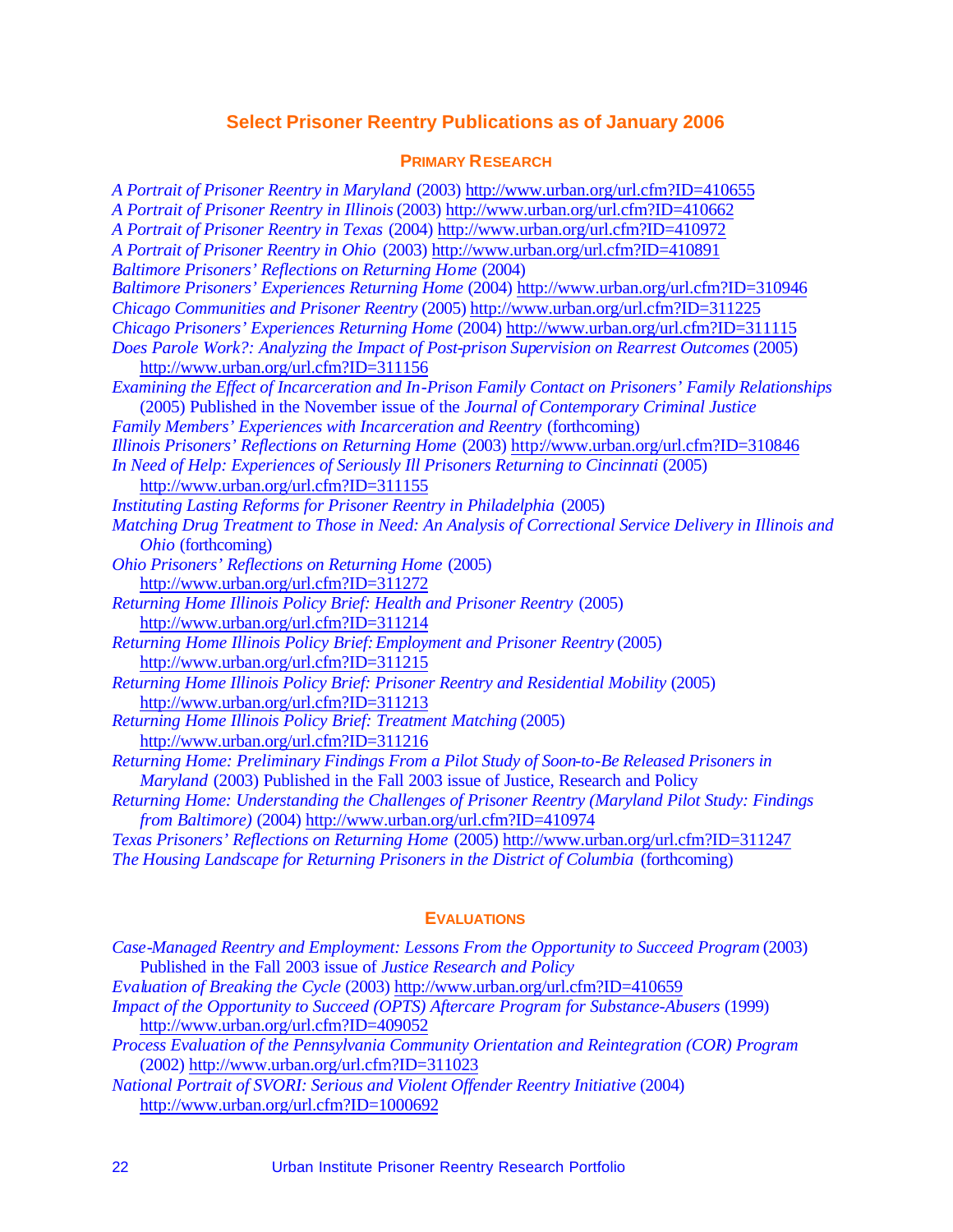#### **REENTRY ROUNDTABLES**

#### **Inaugural Reentry Roundtable, October 2000**

*From Prison to Home: The Dimensions and Consequences of Prisoner Reentry* (publication) http://www.urban.org/url.cfm?ID=410098

#### Commissioned papers for the Roundtable

Published in *Crime and Delinquency* (July 2001,Vol. 47)

- *Prisoner Reentry: Current Trends, Practices, and Issues* (James Austin)
- *Returning Captives of the American War on Drugs: Issues of Community and Family Reentry (John* Hagan and Juleigh Petty)
- *Coercive Mobility and the Community: The Impact of Removing and Returning Offenders* (Todd Clear, Dina Rose, and Judith A. Ryder)
- *The Challenge of Reintegrating Drug Offenders in the Community (Lana Harrison)*
- *Health-Related Issues in Prisoner Reentry to the Community (Theodore Hammett)*
- *Issues Incarcerated Women Face When They Return to Their Communities (Beth Ritchie)*
- *The Labor Market Consequences of 'Mass' Incarceration* (Jeffrey Kling, Bruce Western, and David Weiman)

#### **Prisoner Reentry and the Institutions of Civil Society, March 2002**

Commissioned papers for the Roundtable

- *Barriers to Democratic Participation* (Christopher Uggen) http://www.urban.org/url.cfm?ID=410801
- *Can Employers Play a More Positive Role in Prisoner Reentry*? (Harry Holzer, Michael A. Stoll, and Steven Raphael) http://www.urban.org/url.cfm?ID=410803
- *Religion, Reform, Community: Examining the Idea of Church-based Prisoner Reentry* (Omar McRoberts) http://www.urban.org/url.cfm?ID=410802
- *The Revolving Door: Exploring Public Attitudes toward Prisoner Reentry* (John Immerwahr and Jean Johnson) http://www.urban.org/url.cfm?ID=410804

#### **The Public Health Dimensions of Prisoner Reentry, December 2002**

*The Public Health Dimensions of Prisoner Reentry: Addressing the Health Needs and Risks of Returning Prisoners and their Families* (meeting summary) http://www.urban.org/url.cfm?ID=410920

#### Commissioned papers for the roundtable

Published in *Journal of Correctional Health Care* (Fall 2003, Vol. 10)

- *Prisoner Health Services: An Overview* (B. Jaye Anno)
- *Community Health Services for Returning Jail and Prison Inmates* (Nicholas Fruedenburg)
- *Linkages Between In-Prison and Community -Based Health Services* (Cheryl Roberts, Sofia Kennedy, and Theodore Hammett)
- *Insiders as Outsiders: Race, Gender & Cultural Considerations Affecting Health Outcomes Among Prisoners After Release to the Community* (Raymond Patterson and Robert Greifinger)
- *The Dynamics of Social Capital of Prisoners and Community Reentry: Ties that Bind?* (Nancy Wolff and Jeffrey Draine)
- *What is Known About the Cost-Effectiveness of Health Services for Returning Prisoners?* (Embry Howell)

#### **The Employment Dimensions of Prisoner Reentry, May 2003**

*From Prison to Work: The Employment Dimensions of Prisoner Reentry* (publication) http://www.urban.org/url.cfm?ID=411097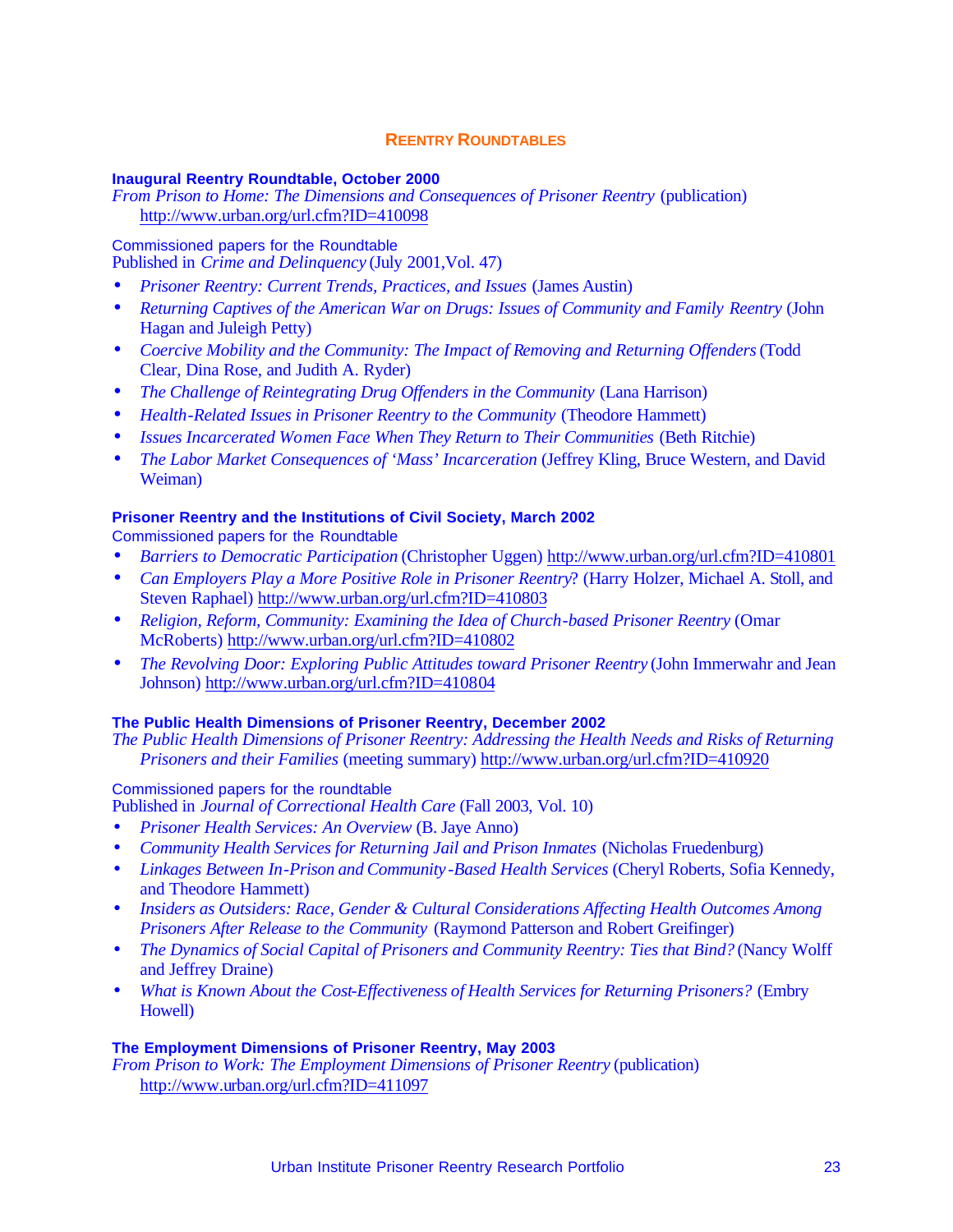Commissioned papers for the roundtable

- *Can Inmates Become an Integral Part of the U.S. Workforce?* (Rob Atkinson and Rostad A. Knut) http://www.urban.org/url.cfm?ID=410854
- *Can We Close the Revolving Door?* (Richard Freeman) http://www.urban.org/url.cfm?ID=410857
- *Crime, Work and Reentry* (Anne Piehl) http://www.urban.org/url.cfm?ID=410856
- *Employment Barriers Facing Ex -Offenders* (Harry Holzer, Steven Raphael and Michael Stoll) http://www.urban.org/url.cfm?ID=410855
- *Reentry and Prison Work Programs* (Shawn Bushway) http://www.urban.org/url.cfm?ID=410853

#### **The Youth Dimensions of Prisoner Reentry, May 2003**

*The Youth Dimensions of Prisoner Reentry: Youth Development and the Impact of Incarceration and Reentry* (publication) http://www.urban.org/url.cfm?ID=410927

#### Commissioned papers for the roundtable

Published in a special issue of *Youth Violence and Juvenile Justice* (January 2004, vol. 2, no. 1)

- *Youth Development and Reentry* (Daniel P. Mears and Jeremy Travis)
- *Reentry of Young Offenders from the Justice System: A Developmental Perspective* (Laurence Steinberg, He Len Chung, and Michelle Little)
- *An Empirical Portrait of the Youth Reentry Population* (Howard N. Snyder)
- *Youth Perspectives on the Experience of Reentry* (Mercer Sullivan)
- *Adolescent and Teenage Offenders Confronting the Challenges and Opportunities of Reentry (David* M. Altschuler and Rachel Brash)
- *Interventions and Services Offered to Former Juvenile Offenders Re-entering Their Communities: An Analysis of Program Effectiveness* (Margaret B. Spencer and Cheryl Jones-Walker)

#### **Prisoner Reentry and Housing, October 2003**

*Taking Stock: Housing, Homelessness, and Prisoner Reentry* (publication) http://www.urban.org/url.cfm?ID=411096

#### **Prisoner Reentry and Community Policing, May 2004**

*Prisoner Reentry and Community Policing: Strategies for Enhancing Public Safety* (publication) http://www.urban.org/url.cfm?ID=411061

*Prisoner Reentry and Community Policing: Strategies for Enhancing Public Safety* (meeting summary) http://www.urban.org/url.cfm?ID=411107

Commissioned papers for the Roundtable

```
Published together in a single report (http://www.urban.org/url.cfm?ID=900743)
```
- *Brick Walls Facing Reentering Offenders* (Faye Taxman)
- *The Roles of the Police in the Offender Reentry Process* (Edmund F. McGarrell, Carol Rapp Zimmerman, Natalie K. Hipple, Nicholas Corsaro, and Heather Perez)
- *Promoting Public Safety: A Problem-Oriented Approach to Prisoner Reentry* (Walter Dickey and Cecilia M.Klingele)
- *Turning "Weeds" into "Seeds"* (Alan Mobley)
- *The Revolving Door: Exploring Public Attitudes Toward Prisoner Reentry* (Jean Johnson and John Immerwahr)

#### **POLICY REPORTS AND BOOKS**

*A Meeting of the Minds: Researchers and Practitioners Discuss Key Issues in Corrections-Based Drug Treatment* (2003) http://www.urban.org/url.cfm?ID=410619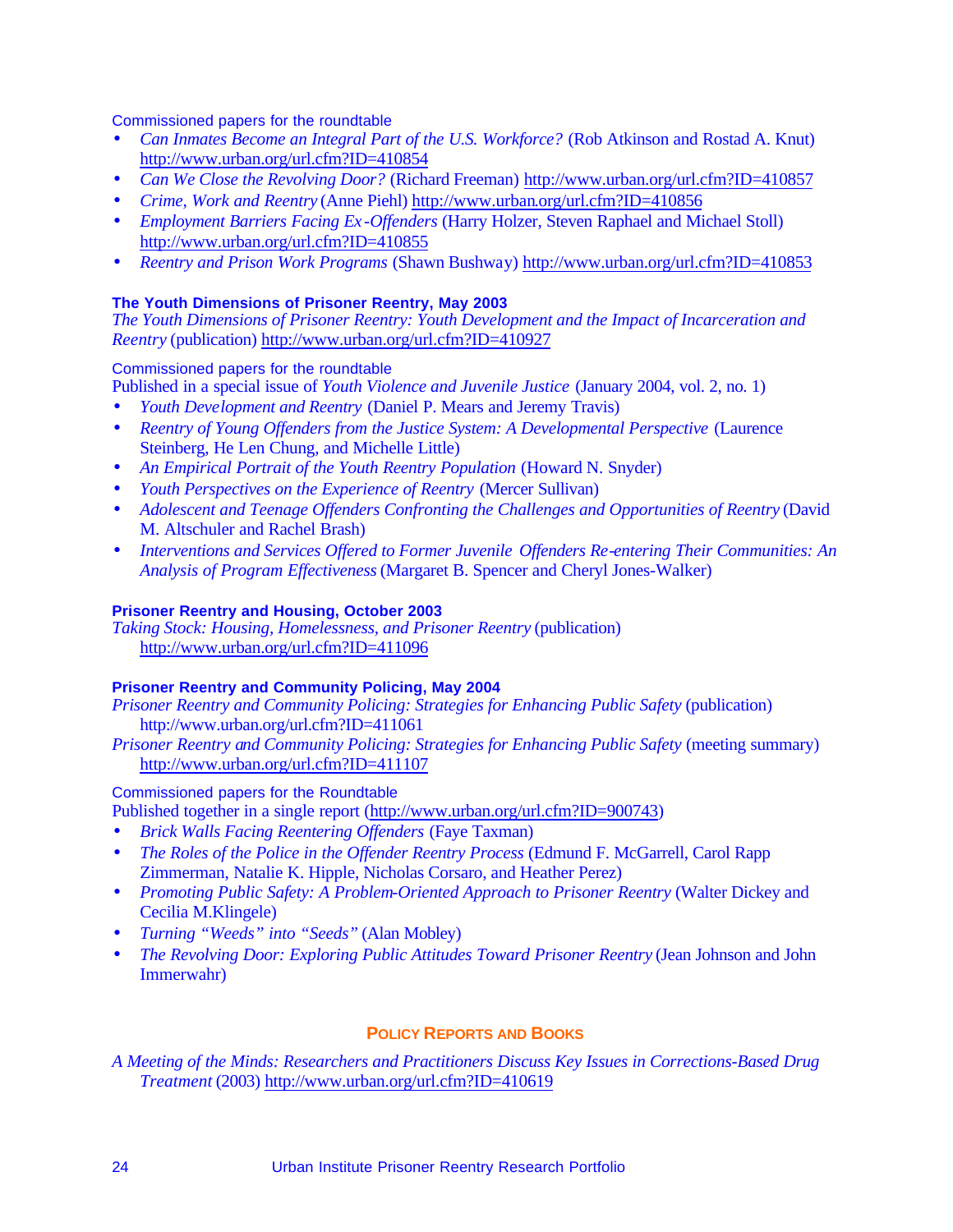| Beyond the Prison Gates: The State of Parole in America (2002)                                      |
|-----------------------------------------------------------------------------------------------------|
| http://www.urban.org/url.cfm?ID=310583                                                              |
| But They All Come Back: Facing the Challenges of Prisoner Reentry (2005) (Book) Available to order  |
| online at http://www.urban.org/url.cfm?ID=211157                                                    |
| California's Parole Experiment (report released in the California Journal, August 2002)             |
| http://www.urban.org/url.cfm?ID=1000251                                                             |
| Crime Policy Report: Prisoner Reentry in Perspective (2001)                                         |
| http://www.urban.org/pdfs/410213_reentry.pdf                                                        |
| Drug Treatment in the Criminal Justice System: The Current State of Knowledge (2003)                |
| http://www.urban.org/url.cfm?ID=410618                                                              |
| Families Left Behind: The Hidden Costs of Incarceration and Reentry (2003)                          |
| http://www.urban.org/url.cfm?ID=310882                                                              |
| Improving the Link Between Research and Drug Treatment in Correctional Settings: A Summary of       |
| Reports from the Strong Science for Strong Practice Project (2003)                                  |
| http://www.urban.org/url.cfm?ID=410620                                                              |
| Principles and Practice in Housing for Persons with Mental Illness who have had Contact with the    |
| Justice System (2005)                                                                               |
| Prisoner Reentry and Crime in America (2005) (Book)                                                 |
| Prisoner Reentry in Perspective (2001) http://www.urban.org/url.cfm?ID=410213                       |
| Prisoners Once Removed: The Impact of Incarceration and Reentry on Children, Families, and          |
| Communities (2004) (Book) Available to order online at http://www.urban.org/url.cfm?ID=210900       |
| The Practice and Promise of Prison Programming (2002) http://www.urban.org/url.cfm?ID=410493        |
| Voices from the Field: Practitioners Identify Key Issues in Corrections-Based Drug Treatment (2003) |
| http://www.urban.org/url.cfm?ID=410617                                                              |

#### **STRATEGIC PARTNERSHIPS**

#### **National Governor's Association Reentry Policy Academy**

*A Portrait of Prisoner Reentry in New Jersey* (2004) http://www.urban.org/url.cfm?ID=410899 *Prisoner Reentry in Georgia* (2004) http://www.urban.org/url.cfm?ID=411170 *Prisoner Reentry in Idaho* (2004) http://www.urban.org/url.cfm?ID=411171 *Prisoner Reentry in Massachusetts* (2005) http://www.urban.org/url.cfm?ID=411167 *Prisoner Reentry in Michigan* (2004) http://www.urban.org/url.cfm?ID=411172 *Prisoner Reentry in Virginia* (2004) http://www.urban.org/url.cfm?ID=411174 *Voices of Experiences: Focus Group Findings on Prisoner Reentry From the State of Rhode Island* (2004) http://www.urban.org/url.cfm?ID=411173

#### **Reentry Mapping Network**

*Mapping Prisoner Reentry: An Action Research Partnership* (2005) http://www.urban.org/url.cfm?ID=411250

#### **SCANS OF PRACTICE**

| Outside the Walls: a National Snapshot of Community-Based Prisoner Reentry Programs (2004) |  |  |
|--------------------------------------------------------------------------------------------|--|--|
| http://www.urban.org/url.cfm?ID=410911                                                     |  |  |

*Principles and Practice in Housing for Persons with Mental Illness Who Have Had Contact with the Justice System* (2005)

*Prisoner Reentry and Community Policing: Strategies for Enhancing Public Safety* (forthcoming) *Taking Stock: Housing, Homelessness, and Prisoner Reentry* (2003) http://www.urban.org/url.cfm?ID=411096